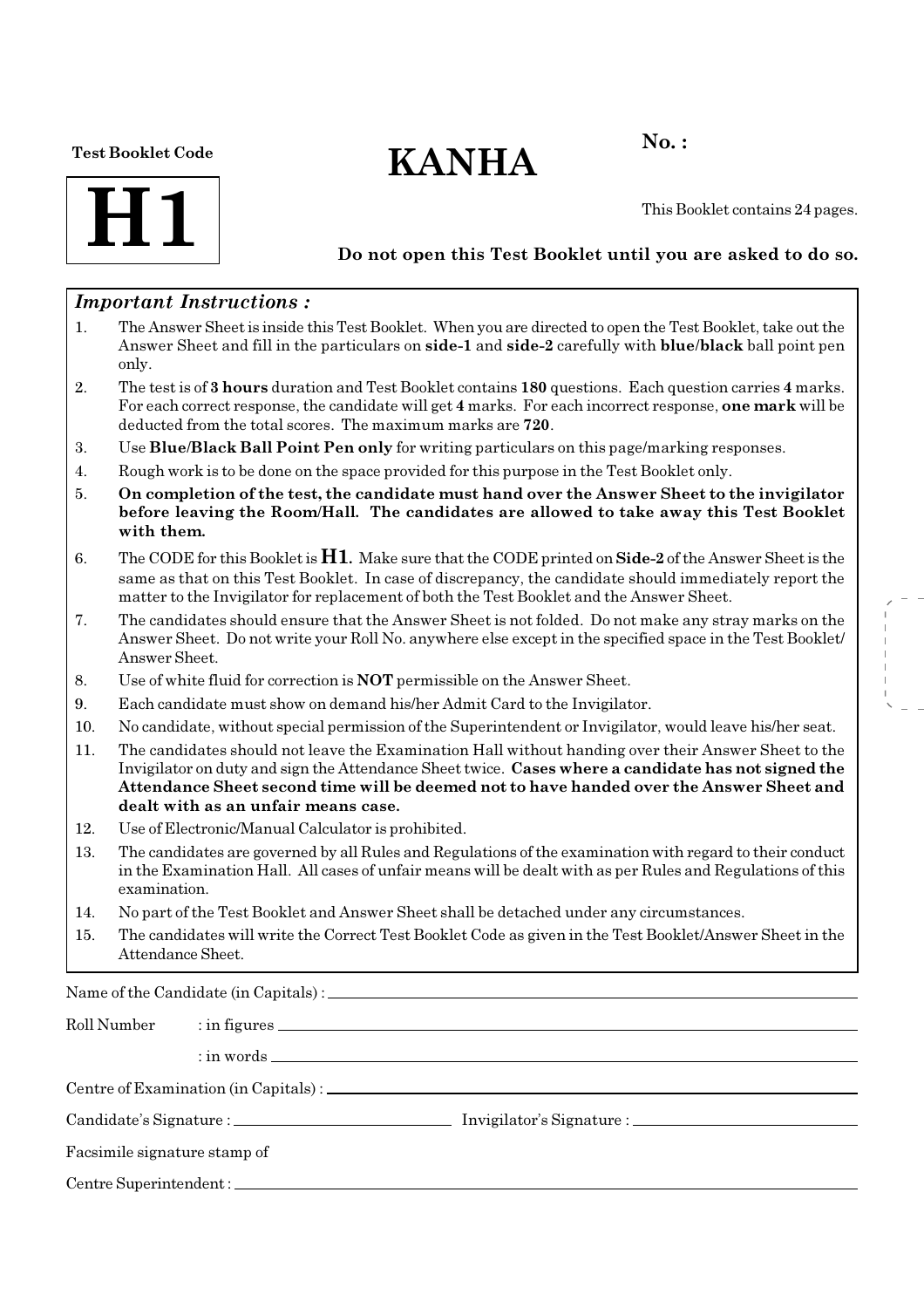- 1. For the reaction,  $2Cl(g) \rightarrow Cl_2(g)$ , the **correct** option is :
	- (1)  $\Delta_r H < 0$  and  $\Delta_r S < 0$
	- (2)  $\Delta_r H > 0$  and  $\Delta_r S > 0$
	- (3)  $\Delta_r H > 0$  and  $\Delta_r S < 0$
	- (4)  $\Delta_r H \leq 0$  and  $\Delta_r S \geq 0$
- 2. Which of the following set of molecules will have zero dipole moment ?
	- (1) Boron trifluoride, beryllium difluoride, carbon dioxide, 1,4-dichlorobenzene
	- (2) Ammonia, beryllium difluoride, water, 1,4-dichlorobenzene
	- (3) Boron trifluoride, hydrogen fluoride, carbon dioxide, 1,3-dichlorobenzene
	- (4) Nitrogen trifluoride, beryllium difluoride, water, 1,3-dichlorobenzene
- 3. The correct option for free expansion of an ideal gas under adiabatic condition is :
	- (1)  $q > 0$ ,  $\Delta T > 0$  and  $w > 0$
	- (2)  $q = 0, \Delta T = 0$  and  $w = 0$
	- (3)  $q = 0, \Delta T < 0$  and  $w > 0$
	- (4)  $q < 0$ ,  $\Delta T = 0$  and  $w = 0$
- 4. Identify a molecule which does not exist.
	- $(1)$   $O_2$
	- $(2)$  He<sub>2</sub>
	- $(3)$  Li<sub>2</sub>
	- (4)  $C_2$
- 5. Match the following and identify the correct option.

| (a)                       |          | $CO(g) + H2(g)$          |      | (i)   | $Mg(HCO3)2 +$                      |
|---------------------------|----------|--------------------------|------|-------|------------------------------------|
|                           |          |                          |      |       | Ca(HCO <sub>3</sub> ) <sub>2</sub> |
| (b)                       | water    | Temporary<br>hardness of |      | (ii)  | An electron<br>deficient hydride   |
| $\left( \text{c} \right)$ | $B_2H_6$ |                          |      | (iii) | Synthesis gas                      |
| (d)                       | $H_2O_2$ |                          |      | (iv)  | Non-planar<br>structure            |
|                           | (a)      | (b)                      | (c)  | (d)   |                                    |
| (1)                       | (i)      | (iii)                    | (ii) | (iv)  |                                    |
| (2)                       | (iii)    | (i)                      | (ii) | (iv)  |                                    |
| (3)                       | (iii)    | (ii)                     | (i)  | (iv)  |                                    |
| (4)                       | (iii)    | (iv)                     | (ii) | (i)   |                                    |

- 6. Identify the correct statement from the following :
	- (1) Pig iron can be moulded into a variety of shapes.
	- (2) Wrought iron is impure iron with 4% carbon.
	- (3) Blister copper has blistered appearance due to evolution of CO<sub>2</sub>.
	- (4) Vapour phase refining is carried out for Nickel by Van Arkel method.
	- 7. The freezing point depression constant  $(K_f)$  of benzene is  $5.12 \text{ K}$  kg mol<sup>-1</sup>. The freezing point depression for the solution of molality 0.078 m containing a non-electrolyte solute in benzene is (rounded off upto two decimal places) :
		- $(1)$  0.60 K
		- $(2)$  0.20 K
		- $(3)$  0.80 K
		- $(4)$  0.40 K
	- 8. Match the following :

|                             | Oxide     |                         |      | Nature                                           |
|-----------------------------|-----------|-------------------------|------|--------------------------------------------------|
| (a)                         | ന         |                         | (i)  | <b>Basic</b>                                     |
| (b)                         | BaO       |                         |      | Neutral                                          |
| $\left( \mathrm{c} \right)$ |           | $\text{Al}_2\text{O}_3$ |      | Acidic                                           |
| (d)                         | $Cl_2O_7$ |                         | (iv) | Amphoteric                                       |
|                             |           |                         |      | Which of the following is <b>correct</b> option? |
|                             | (a)       | (b)                     | (c)  | (d)                                              |
| (1)                         | (iv)      | (iii)                   | (ii) | $\rm(i)$                                         |
|                             |           |                         |      |                                                  |

| (2) | (i)   | (ii) | $(iii)$ $(iv)$ |       |
|-----|-------|------|----------------|-------|
| (3) | (i)   | (i)  | (iv)           | (iii) |
| (4) | (iii) | (iv) | (i)            | (ii)  |

9. Hydrolysis of sucrose is given by the following reaction.

 $Sucrose+H_2O \rightleftharpoons Glucose+Fructose$ 

If the equilibrium constant (K<sub>c</sub>) is  $2 \times 10^{13}$  at 300 K, the value of  $\Delta_rG^\ominus$  at the same temperature will be :

(1)  $-8.314 \,\mathrm{J} \,\mathrm{mol}^{-1} \mathrm{K}^{-1} \times 300 \,\mathrm{K} \times \ln(4 \times 10^{13})$ 

- (2)  $-8.314 \text{ J} \text{ mol}^{-1} \text{K}^{-1} \times 300 \text{ K} \times \ln(2 \times 10^{13})$
- (3)  $8.314 \text{ J mol}^{-1}\text{K}^{-1} \times 300 \text{ K} \times \ln(2 \times 10^{13})$
- (4)  $8.314 \text{ J mol}^{-1}\text{K}^{-1} \times 300 \text{ K} \times \ln(3 \times 10^{13})$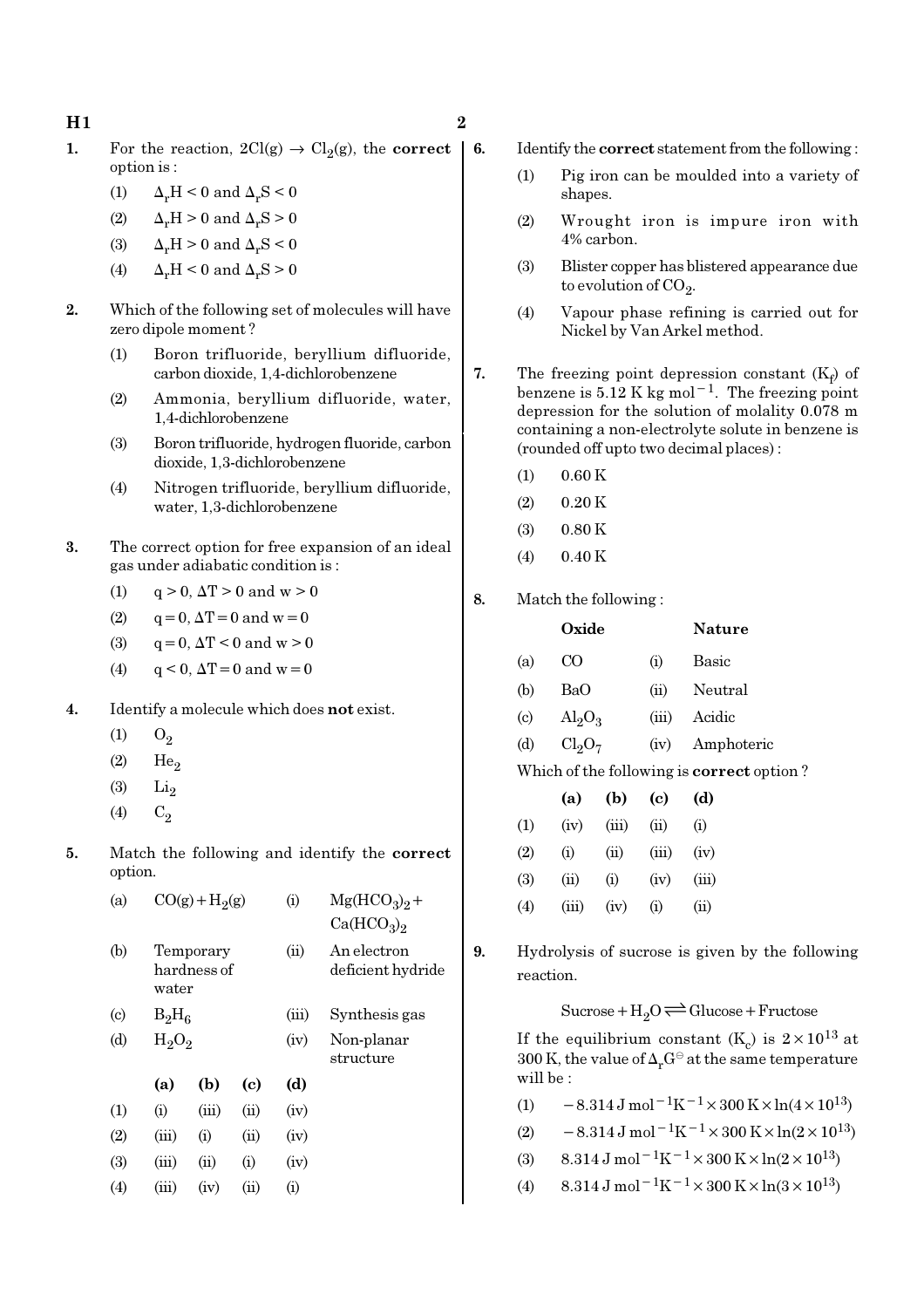- 10. Urea reacts with water to form A which will decompose to form B. B when passed through  $Cu^{2+}$  (aq), deep blue colour solution C is formed. What is the formula of C from the following ?
	- (1)  $CuCO<sub>3</sub>·Cu(OH)<sub>2</sub>$
	- $(2)$   $CuSO<sub>4</sub>$
	- (3)  $[Cu(NH_3)_4]^{2+}$
	- $(4)$   $Cu(OH)<sub>2</sub>$
- 11. Which of the following is a basic amino acid ?
	- (1) Lysine
	- (2) Serine
	- (3) Alanine
	- (4) Tyrosine
- 12. Paper chromatography is an example of :
	- (1) Column chromatography
	- (2) Adsorption chromatography
	- (3) Partition chromatography
	- (4) Thin layer chromatography
- 13. The following metal ion activates many enzymes, participates in the oxidation of glucose to produce ATP and with Na, is responsible for the transmission of nerve signals.
	- (1) Potassium
	- (2) Iron
	- (3) Copper
	- (4) Calcium

14. Identify compound X in the following sequence of reactions :



- 15. Identify the correct statements from the following :
	- (a)  $CO_2(g)$  is used as refrigerant for ice-cream and frozen food.
	- (b) The structure of  $C_{60}$  contains twelve six carbon rings and twenty five carbon rings.
	- (c) ZSM-5, a type of zeolite, is used to convert alcohols into gasoline.
	- (d) CO is colorless and odourless gas.
	- $(1)$   $(c)$  and  $(d)$  only
	- $(2)$  (a), (b) and (c) only
	- $(3)$  (a) and  $(c)$  only
	- $(4)$  (b) and (c) only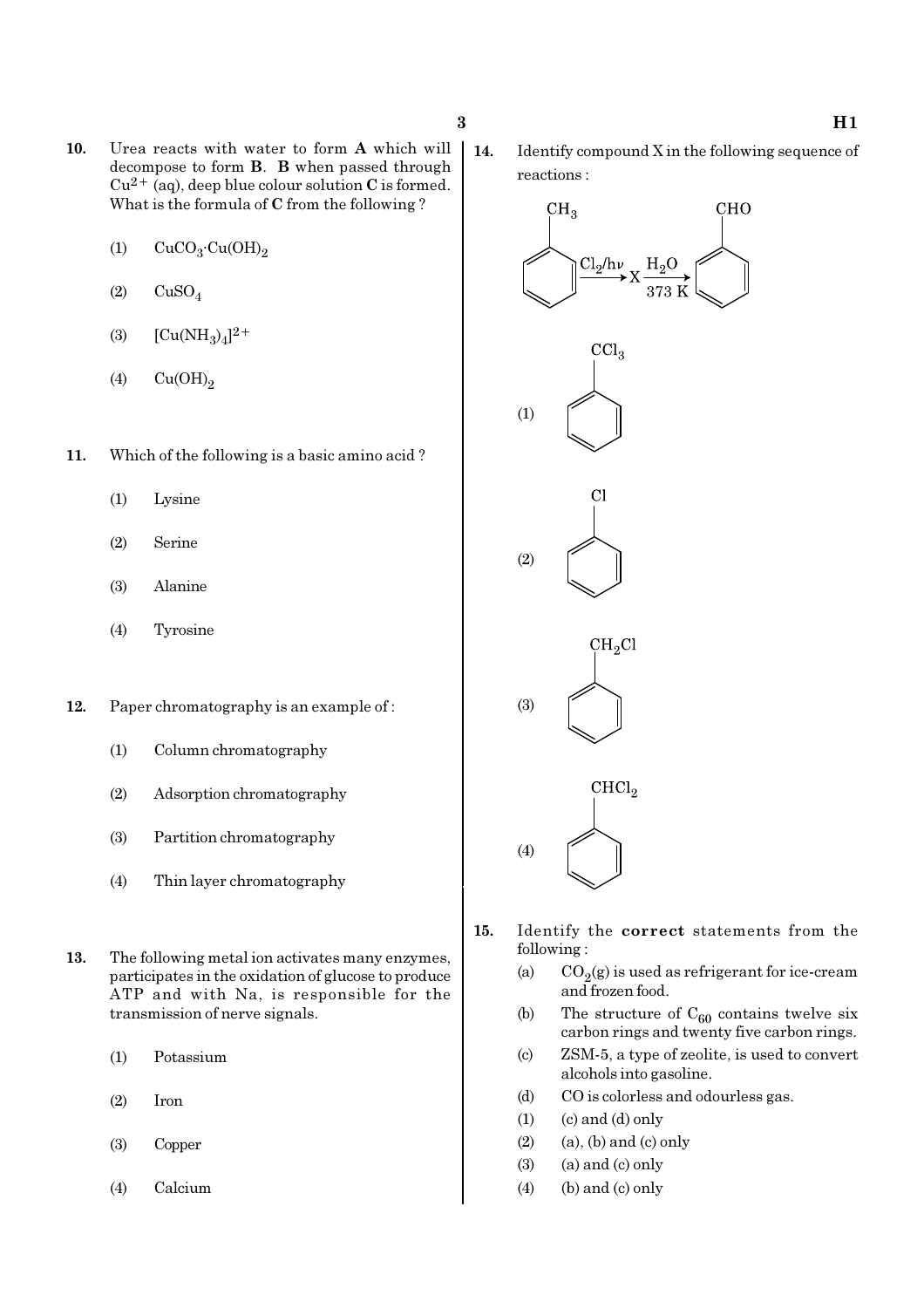- 16. Which of the following alkane cannot be made in good yield by Wurtz reaction ?
	- (1) n-Butane
	- (2) n-Hexane
	- (3) 2,3-Dimethylbutane
	- (4) n-Heptane
- 17. Which of the following is a natural polymer ?
	- (1) poly (Butadiene-acrylonitrile)
	- (2) cis-1,4-polyisoprene
	- (3) poly (Butadiene-styrene)
	- (4) polybutadiene
- 18. On electrolysis of dil.sulphuric acid using Platinum (Pt) electrode, the product obtained at anode will be :
	- (1)  $SO_2$  gas
	- (2) Hydrogen gas
	- (3) Oxygen gas
	- (4)  $H_2S$  gas
- 19. Measuring Zeta potential is useful in determining which property of colloidal solution ?
	- (1) Size of the colloidal particles
	- (2) Viscosity
	- (3) Solubility
	- (4) Stability of the colloidal particles
- **20.** HCl was passed through a solution of  $\text{CaCl}_2$ ,  $\text{MgCl}_2$ and NaCl. Which of the following compound(s) crystallise(s) ?
	- (1) NaCl,  $MgCl<sub>2</sub>$  and  $CaCl<sub>2</sub>$
	- (2) Both  $\mathrm{MgCl}_2$  and  $\mathrm{CaCl}_2$
	- (3) Only NaCl
	- (4) Only  $MgCl<sub>2</sub>$

21. Which of the following amine will give the carbylamine test ?



- 22. The mixture which shows positive deviation from Raoult's law is :
	- (1) Chloroethane+Bromoethane
	- (2) Ethanol+Acetone
	- (3) Benzene+Toluene
	- (4) Acetone+Chloroform
- 23. The calculated spin only magnetic moment of  $Cr^{2+}$ ion is :
	- (1) 2.84 BM
	- (2) 3.87 BM
	- (3) 4.90 BM
	- (4) 5.92 BM
- 24. An increase in the concentration of the reactants of a reaction leads to change in :
	- (1) collision frequency
	- (2) activation energy
	- (3) heat of reaction
	- (4) threshold energy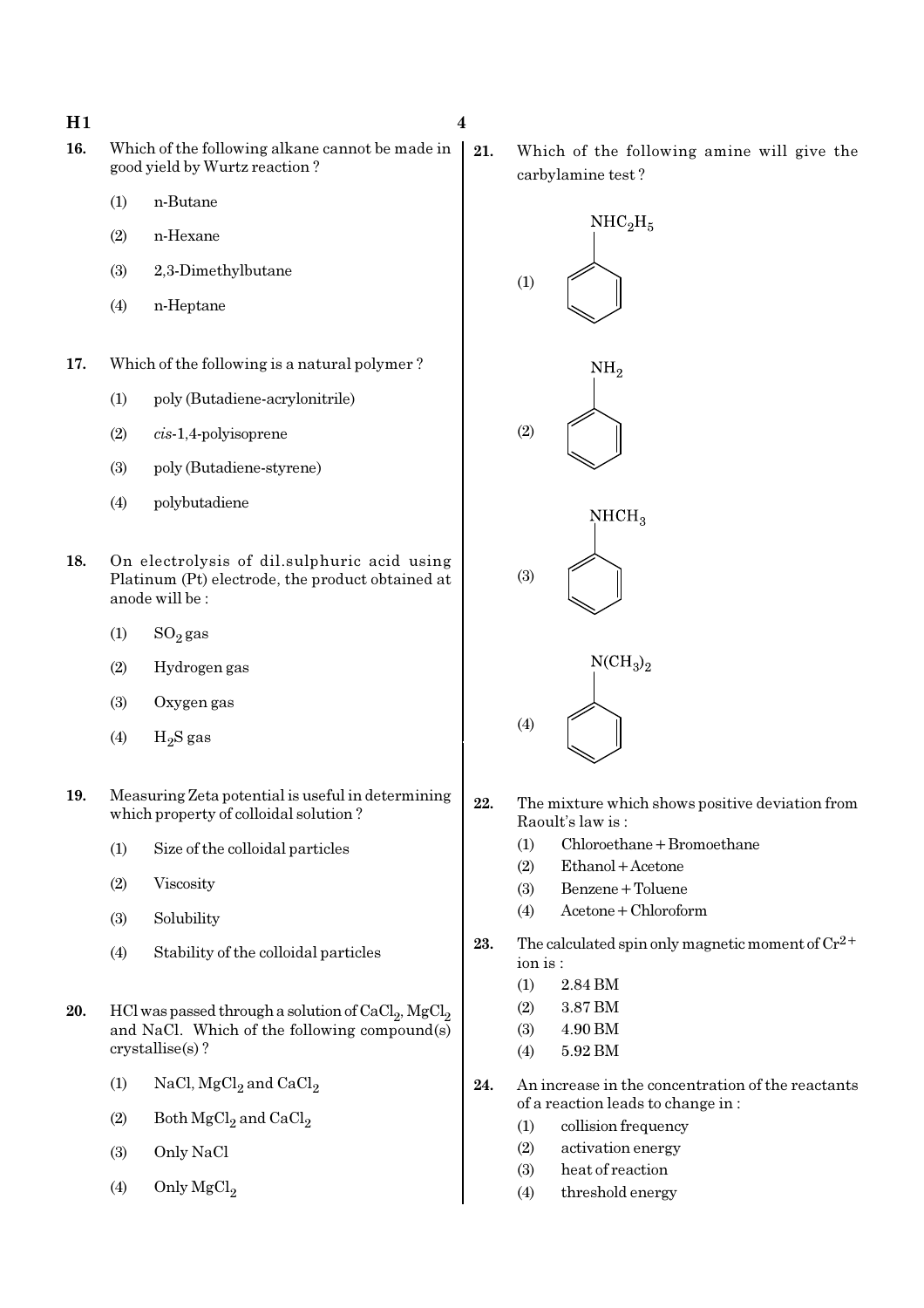25. An alkene on ozonolysis gives methanal as one of the product. Its structure is :









- 26. An element has a body centered cubic (bcc) structure with a cell edge of 288 pm. The atomic radius is :
	- (1)  $\frac{4}{\sqrt{2}} \times 288 \text{ pm}$ 2 (2)  $\frac{\sqrt{3}}{4} \times 288 \text{ pm}$ (3)  $\frac{\sqrt{2}}{4} \times 288 \text{ pm}$ (4)  $\frac{4}{\sqrt{2}} \times 288 \text{ pm}$ 3
- 27. Sucrose on hydrolysis gives :
	- (1)  $\alpha$ -D-Fructose + β-D-Fructose
	- (2) β-D-Glucose+α-D-Fructose
	- (3)  $\alpha$ -D-Glucose + β-D-Glucose
	- (4) α-D-Glucose+β-D-Fructose
- 28. Which of the following is the correct order of increasing field strength of ligands to form coordination compounds ?
	- (1)  $\text{CN}^- < \text{C}_2\text{O}_4^{2-} < \text{SCN}^- < \text{F}^-$
	- (2)  $\text{SCN}^- \leq F^- \leq C_2 O_4^{2-} \leq \text{CN}^-$
	- (3)  $\text{SCN}^-$  < F<sup>-</sup> < CN<sup>-</sup> < C<sub>2</sub>O<sub>4</sub><sup>2</sup>
	- (4)  $F^- < SCN^- < C_2O_4^{2-} < CN^-$

29. The number of Faradays(F) required to produce  $20$  g of calcium from molten CaCl $_2$  (Atomic mass of Ca=40 g mol<sup>-1</sup>) is :

- $(1)$  4
- $(2) 1$
- (3) 2
- $(4)$  3
- 30. Reaction between acetone and methylmagnesium chloride followed by hydrolysis will give :
	- (1) Isobutyl alcohol
	- (2) Isopropyl alcohol
	- (3) Sec. butyl alcohol
	- (4) Tert. butyl alcohol
- 31. Which of the following oxoacid of sulphur has −O−O− linkage ?
	- (1)  $H_2S_2O_7$ , pyrosulphuric acid
	- (2)  $H_2SO_3$ , sulphurous acid
	- (3)  $H_2SO_4$ , sulphuric acid
	- (4)  $H_2S_2O_8$ , peroxodisulphuric acid
- 32. What is the change in oxidation number of carbon in the following reaction ?

 $\text{CH}_4(g) + 4\text{Cl}_2(g) \rightarrow \text{CCl}_4(l) + 4\text{HCl}(g)$ 

- (1)  $0 \text{ to } -4$
- (2)  $+4$  to  $+4$
- (3)  $0 \text{ to } +4$
- (4)  $-4$  to  $+4$
- 33. Which of the following is a cationic detergent ?
	- (1) Sodium dodecylbenzene sulphonate
	- (2) Sodium lauryl sulphate
	- (3) Sodium stearate
	- (4) Cetyltrimethyl ammonium bromide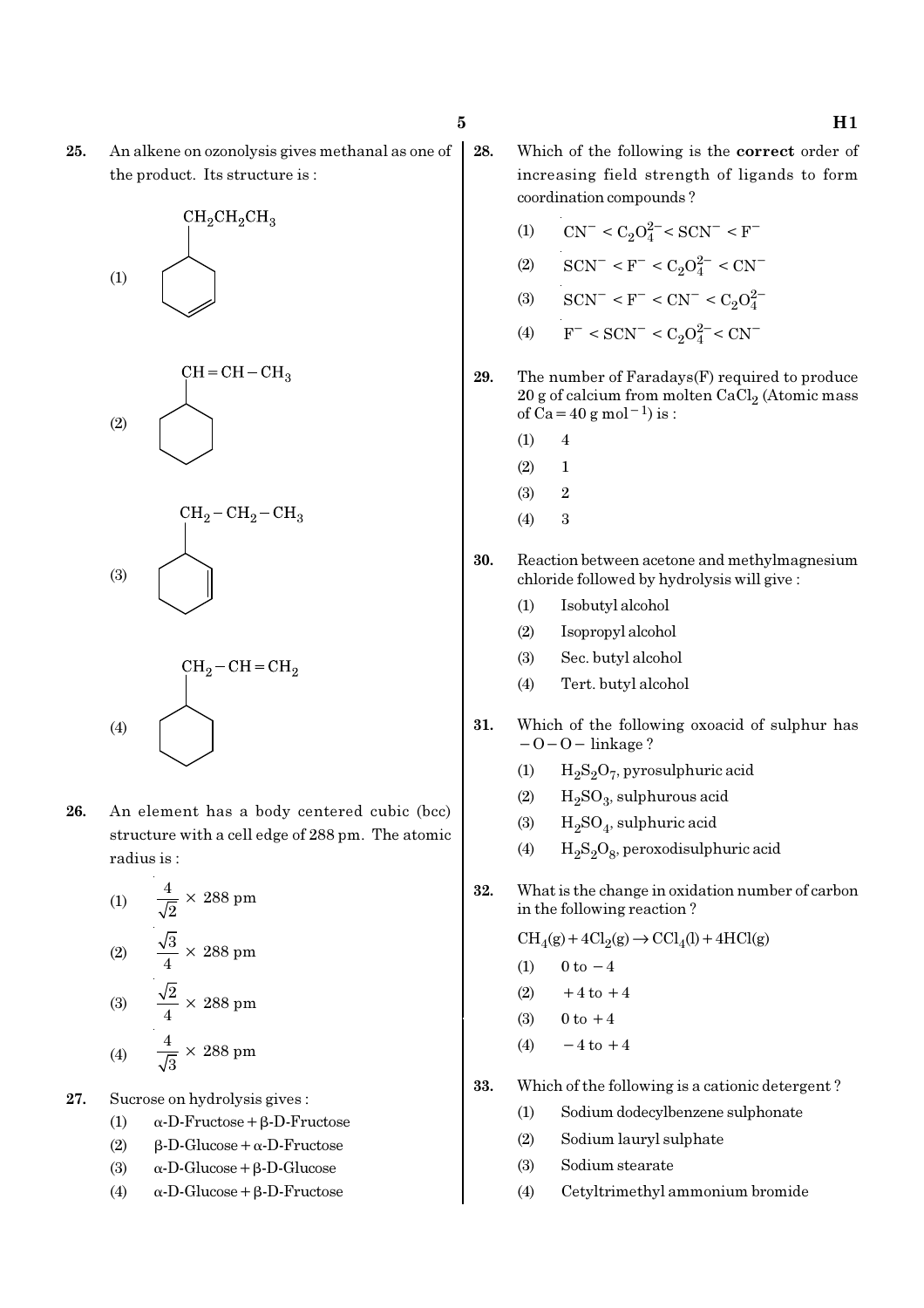**34.** A mixture of  $N_2$  and Ar gases in a cylinder contains 7 g of  $N_2$  and 8 g of Ar. If the total pressure of the mixture of the gases in the cylinder is 27 bar, the partial pressure of  $\mathrm{N}_2 \, \mathrm{is}$  :

[Use atomic masses (in g mol<sup>-1</sup>) : N=14, Ar=40]

- (1) 18 bar
- (2) 9 bar
- (3) 12 bar
- (4) 15 bar

35. Identify the incorrect statement.

- (1) The oxidation states of chromium in  $CrO<sub>4</sub><sup>2</sup>$ and  $Cr_2O_7^{2-}$  are not the same.
- (2)  $Cr^{2+}(d^4)$  is a stronger reducing agent than  $Fe^{2+}(d^6)$  in water.
- (3) The transition metals and their compounds are known for their catalytic activity due to their ability to adopt multiple oxidation states and to form complexes.
- (4) Interstitial compounds are those that are formed when small atoms like H, C or N are trapped inside the crystal lattices of metals.
- 36. Identify the incorrect match.

### Name IUPAC Official Name

- (a) Unnilunium (i) Mendelevium
- (b) Unniltrium (ii) Lawrencium
- (c) Unnilhexium (iii) Seaborgium
- (d) Unununnium (iv) Darmstadtium
- $(1)$   $(d)$ ,  $(iv)$
- $(2)$   $(a), (i)$
- $(3)$   $(b), (ii)$
- $(4)$  (c), (iii)

#### 37. Reaction between benzaldehyde and acetophenone in presence of dilute NaOH is known as :

- (1) Cross Aldol condensation
- (2) Aldol condensation
- (3) Cannizzaro's reaction
- (4) Cross Cannizzaro's reaction

38. Anisole on cleavage with HI gives :



- **39.** Find out the solubility of  $Ni(OH)_2$  in 0.1 M NaOH. Given that the ionic product of  $\mathrm{Ni(OH)}_{2}$  is  $2 \times 10^{-15}$ .
	- (1)  $1 \times 10^8$  M
	- (2)  $2 \times 10^{-13}$  M
	- (3)  $2 \times 10^{-8}$  M
	- (4)  $1 \times 10^{-13}$  M
- 40. Elimination reaction of 2-Bromo-pentane to form pent-2-ene is :
	- (a) β-Elimination reaction
	- (b) Follows Zaitsev rule
	- (c) Dehydrohalogenation reaction
	- (d) Dehydration reaction
	- $(1)$   $(a), (b), (d)$
	- $(2)$   $(a), (b), (c)$
	- $(3)$   $(a), (c), (d)$
	- $(4)$  (b), (c), (d)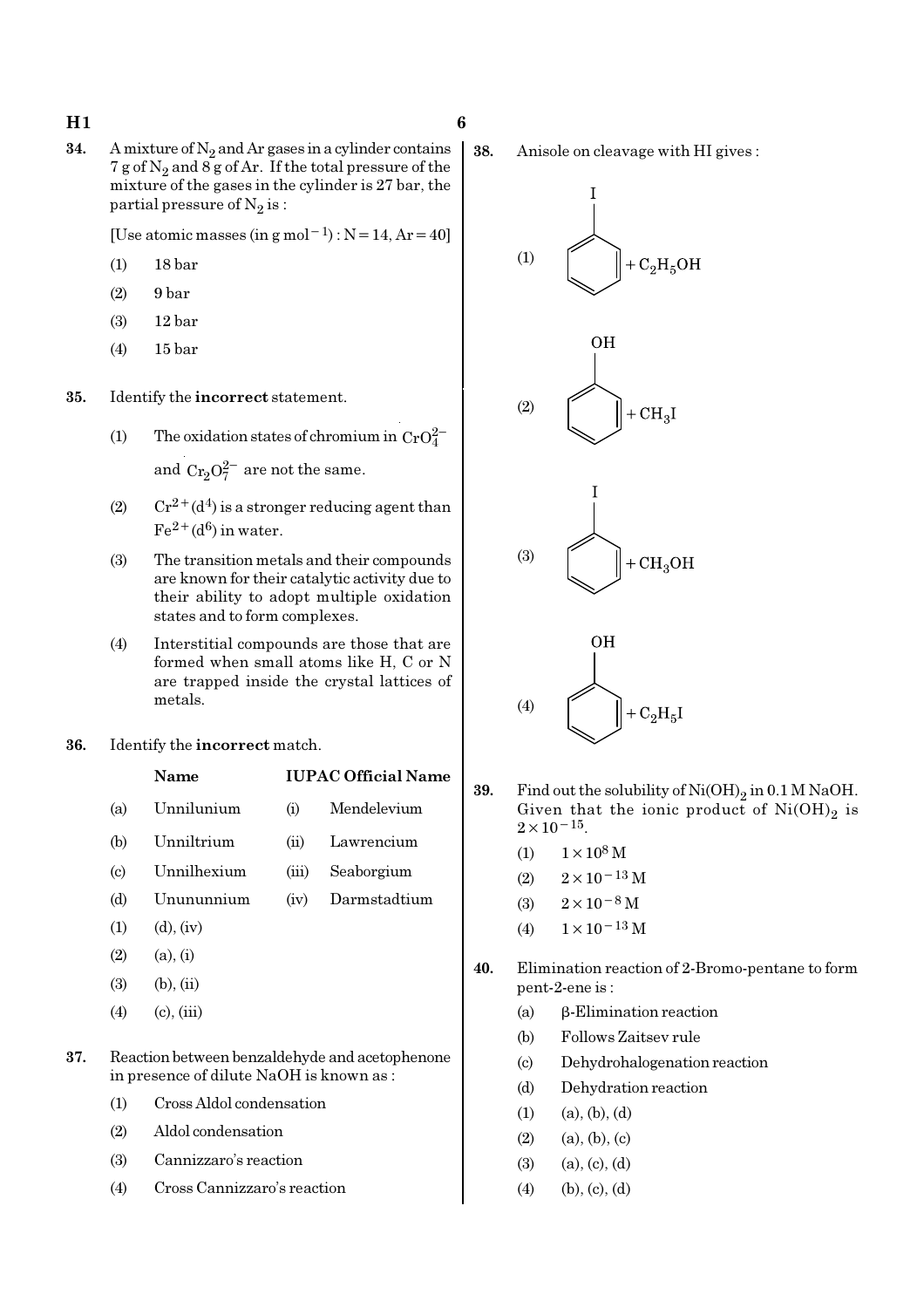- 41. The rate constant for a first order reaction is  $4.606 \times 10^{-3}$  s<sup>-1</sup>. The time required to reduce 2.0 g of the reactant to 0.2 g is :
	- $(1)$  1000 s
	- $(2)$  100 s
	- (3) 200 s
	- (4) 500 s
- 42. A tertiary butyl carbocation is more stable than a secondary butyl carbocation because of which of the following ?
	- (1) Hyperconjugation
	- (2)  $-I$  effect of  $-CH_3$  groups
	- (3) + R effect of  $-CH_3$  groups
	- (4)  $-$  R effect of  $-$  CH<sub>3</sub> groups
- 43. Which one of the followings has maximum number of atoms ?
	- (1)  $1 g$  of Li(s) [Atomic mass of Li = 7]
	- (2)  $1 g \text{ of } Ag(s)$  [Atomic mass of Ag = 108]
	- (3) 1 g of Mg(s) [Atomic mass of Mg = 24]
	- (4) 1 g of  $O_2(g)$  [Atomic mass of O = 16]
- 44. Which of the following is not correct about carbon monoxide ?
	- (1) It is produced due to incomplete combustion.
	- (2) It forms carboxyhaemoglobin.
	- (3) It reduces oxygen carrying ability of blood.
	- (4) The carboxyhaemoglobin (haemoglobin bound to CO) is less stable than oxyhaemoglobin.
- 45. The number of protons, neutrons and electrons in  $^{175}_{71}$ Lu, respectively, are:
	- (1) 175, 104 and 71
	- (2) 71, 104 and 71
	- (3) 104, 71 and 71
	- (4) 71, 71 and 104
- 46. In water hyacinth and water lily, pollination takes place by :
	- (1) insects and water
	- (2) insects or wind
	- (3) water currents only
	- (4) wind and water
- 47. By which method was a new breed 'Hisardale' of sheep formed by using Bikaneri ewes and Marino rams ?
	- (1) Inbreeding
	- (2) Out crossing
	- (3) Mutational breeding
	- (4) Cross breeding
- 48. Snow-blindness in Antarctic region is due to :
	- (1) Damage to retina caused by infra-red rays
	- (2) Freezing of fluids in the eye by low temperature
	- (3) Inflammation of cornea due to high dose of UV-B radiation
	- (4) High reflection of light from snow
- 49. Match the following columns and select the correct option.
	- Column I Column II (a) Eosinophils (i) Immune response (b) Basophils (ii) Phagocytosis (c) Neutrophils (iii) Release histaminase, destructive enzymes (d) Lymphocytes (iv) Release granules containing histamine (a) (b) (c) (d)

| (1)               | (ii)              | (i)            | (iii)          | (iv)     |
|-------------------|-------------------|----------------|----------------|----------|
| (2)               | (iii)             | (iv)           | $\overline{u}$ | $\rm(i)$ |
| <b>(3)</b>        | (iv)              | $\rm (i)$      | (ii)           | (iii)    |
| $\left( 4\right)$ | $\left( 1\right)$ | $\overline{u}$ | (iv)           | (111)    |

- 50. Strobili or cones are found in :
	- (1) Equisetum
	- (2) Salvinia
	- (3) Pteris
	- (4) Marchantia
- 51. Meiotic division of the secondary oocyte is completed :
	- (1) At the time of fusion of a sperm with an ovum
	- (2) Prior to ovulation
	- (3) At the time of copulation
	- (4) After zygote formation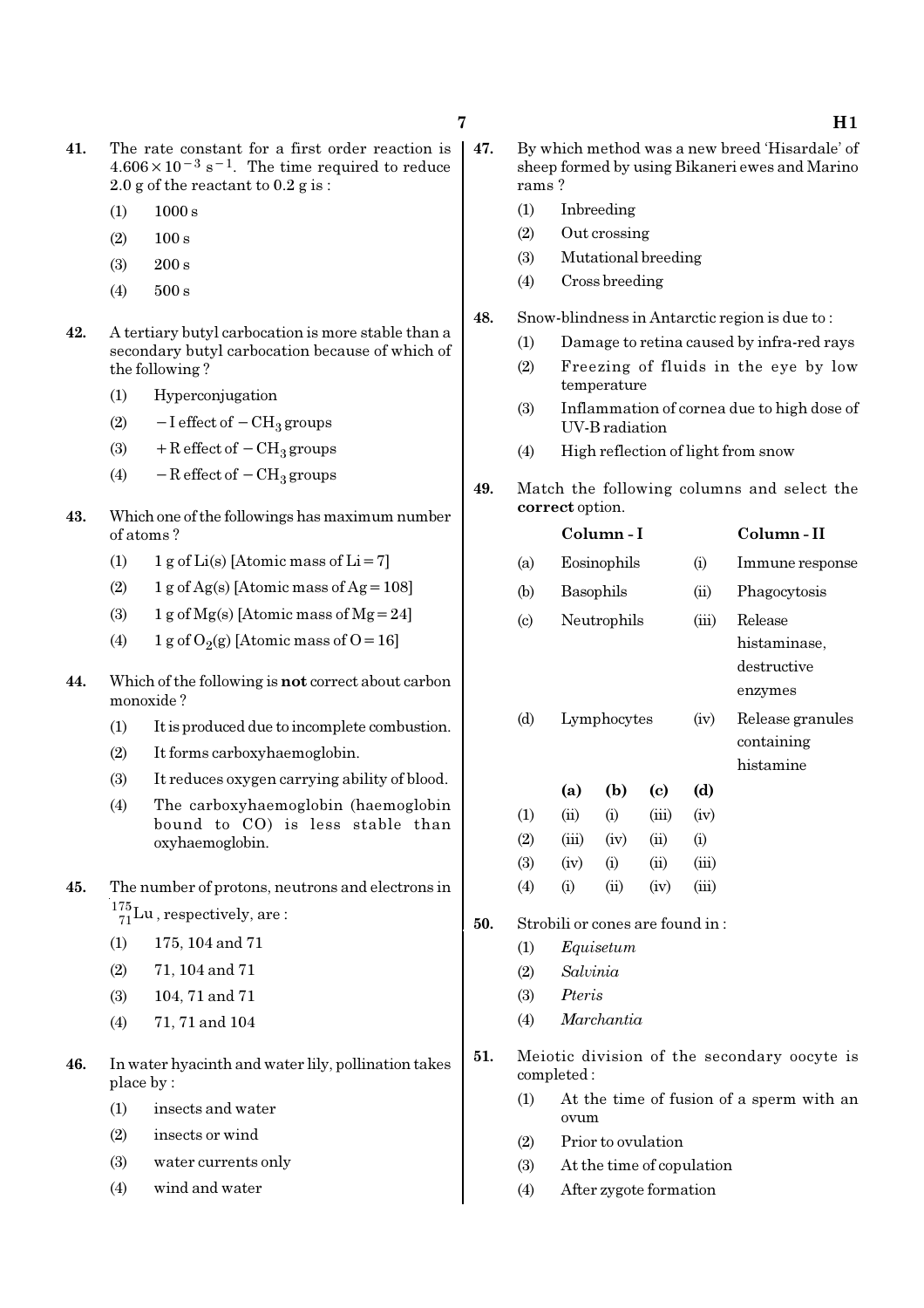- $H1$  8
- 52. The QRS complex in a standard ECG represents :
	- (1) Repolarisation of ventricles
	- (2) Repolarisation of auricles
	- (3) Depolarisation of auricles
	- (4) Depolarisation of ventricles
- 53. If the distance between two consecutive base pairs is 0.34 nm and the total number of base pairs of a DNA double helix in a typical mammalian cell is  $6.6 \times 10^9$  bp, then the length of the DNA is approximately :
	- (1) 2.7 meters
	- (2) 2.0 meters
	- (3) 2.5 meters
	- (4) 2.2 meters
- 54. The plant parts which consist of two generations one within the other :
	- (a) Pollen grains inside the anther
	- (b) Germinated pollen grain with two male gametes
	- (c) Seed inside the fruit
	- (d) Embryo sac inside the ovule
	- $(1)$   $(a)$  and  $(d)$
	- $(2)$   $(a)$  only
	- $(3)$   $(a)$ ,  $(b)$  and  $(c)$
	- $(4)$   $(c)$  and  $(d)$
- 55. How many true breeding pea plant varieties did Mendel select as pairs, which were similar except in one character with contrasting traits ?
	- $(1)$  8
	- $(2) \t 4$
	- (3) 2
	- (4) 14

56. Match the following columns and select the correct option.

- Column I Column II (a) Clostridium (i) Cyclosporin-A butylicum (b) Trichoderma (ii) Butyric Acid polysporum (c) Monascus (iii) Citric Acid purpureus (d) Aspergillus niger (iv) Blood cholesterol lowering agent (a) (b) (c) (d)  $(1)$   $(iv)$   $(iii)$   $(ii)$   $(i)$  $(2)$   $(iii)$   $(iv)$   $(ii)$   $(i)$  $(3)$   $(ii)$   $(i)$   $(iv)$   $(iii)$ (4) (i) (ii) (iv) (iii)
- 57. Which of the following hormone levels will cause release of ovum (ovulation) from the graffian follicle ?
	- (1) Low concentration of FSH
	- (2) High concentration of Estrogen
	- (3) High concentration of Progesterone
	- (4) Low concentration of LH
- 58. Which of the following refer to correct example(s) of organisms which have evolved due to changes in environment brought about by anthropogenic action ?
	- (a) Darwin's Finches of Galapagos islands.
	- (b) Herbicide resistant weeds.
	- (c) Drug resistant eukaryotes.
	- (d) Man-created breeds of domesticated animals like dogs.
	- $(1)$  only  $(d)$
	- $(2)$  only  $(a)$
	- $(3)$   $(a)$  and  $(c)$
	- (4) (b), (c) and (d)
- 59. Which of the following statements are true for the phylum-Chordata ?
	- (a) In Urochordata notochord extends from head to tail and it is present throughout their life.
	- (b) In Vertebrata notochord is present during the embryonic period only.
	- (c) Central nervous system is dorsal and hollow.
	- (d) Chordata is divided into 3 subphyla : Hemichordata, Tunicata and Cephalochordata.
	- $(1)$  (b) and  $(c)$
	- $(2)$   $(d)$  and  $(c)$
	- $(3)$   $(c)$  and  $(a)$
	- $(4)$   $(a)$  and  $(b)$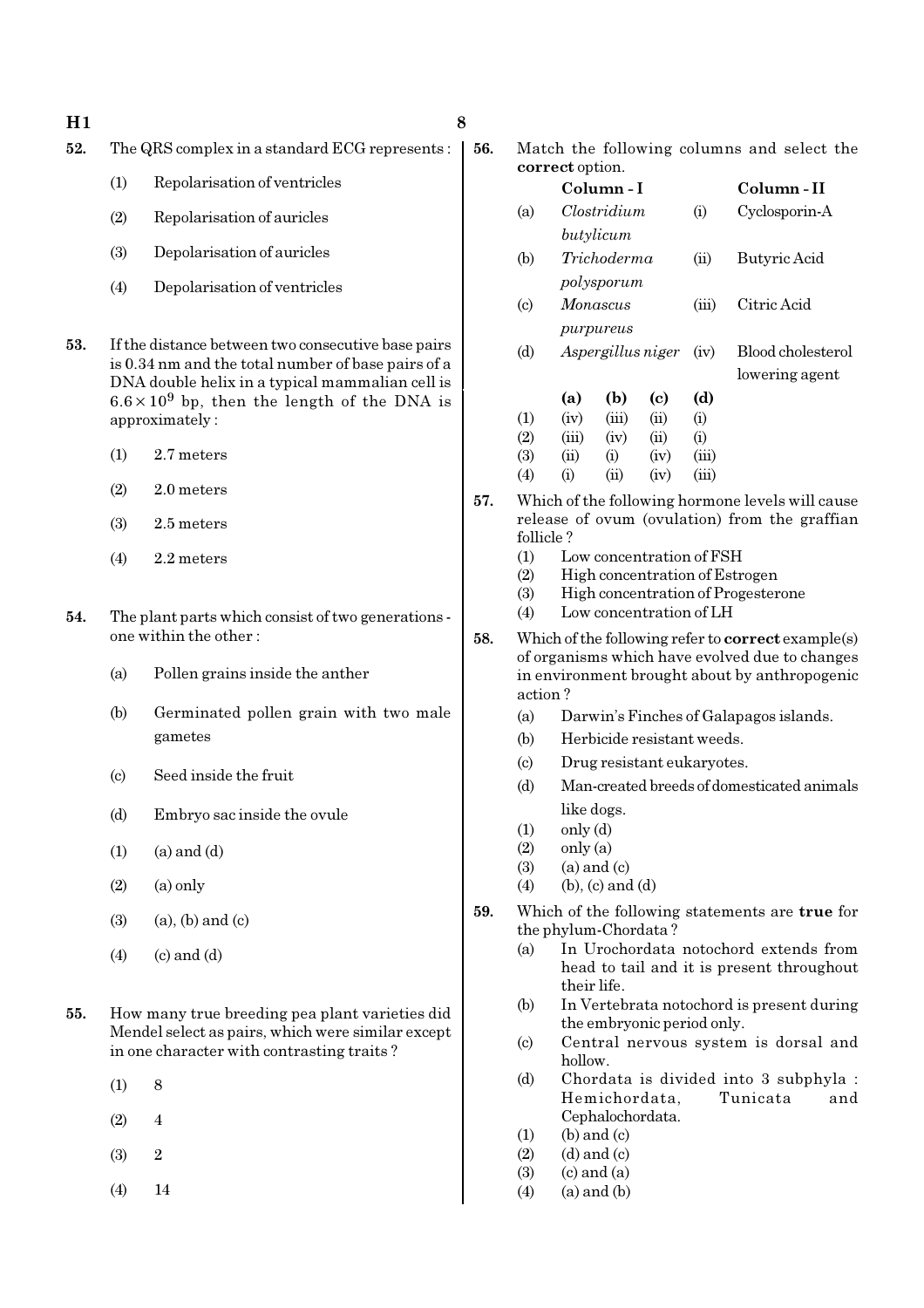| 0. | Match the following:       |                                        |                      |                             |      |       | Match the following columns and select the<br>64.<br>correct option.                                           |                                                   |                                                  |               |                              |                             |                         |                                                      |
|----|----------------------------|----------------------------------------|----------------------|-----------------------------|------|-------|----------------------------------------------------------------------------------------------------------------|---------------------------------------------------|--------------------------------------------------|---------------|------------------------------|-----------------------------|-------------------------|------------------------------------------------------|
|    | (a)                        | Ricin<br>Inhibitor of catalytic<br>(i) |                      |                             |      |       | Column-I                                                                                                       |                                                   |                                                  | Column-II     |                              |                             |                         |                                                      |
|    |                            | activity                               |                      |                             |      |       |                                                                                                                |                                                   | (a)                                              | Placenta      |                              |                             | (i)                     | Androgens                                            |
|    | (b)                        |                                        |                      | Possess peptide bonds       |      | (ii)  | Malonate                                                                                                       |                                                   | (b)                                              |               | Zona pellucida               |                             | (ii)                    | Human Chorionic                                      |
|    | $\left( \mathrm{c}\right)$ | fungi                                  |                      | Cell wall material in       |      | (iii) | Chitin                                                                                                         |                                                   |                                                  |               |                              |                             |                         | Gonadotropin<br>(hCG)                                |
|    | (d)                        |                                        |                      | Secondary metabolite        |      | (iv)  | Collagen                                                                                                       |                                                   | $\left( \text{c} \right)$                        |               | Bulbo-urethral               |                             | (iii)                   | Layer of the ovum                                    |
|    |                            |                                        |                      |                             |      |       | Choose the <b>correct</b> option from the following:                                                           |                                                   |                                                  | glands        |                              |                             |                         |                                                      |
|    |                            | (a)                                    | (b)                  | $\left( \mathbf{c} \right)$ | (d)  |       |                                                                                                                |                                                   | (d)                                              |               | Leydig cells                 |                             | (iv)                    | Lubrication of the<br>Penis                          |
|    | (1)                        | (ii)                                   | (iii)                | (i)                         | (iv) |       |                                                                                                                |                                                   |                                                  | (a)           | (b)                          | $\left( \mathrm{e}\right)$  | (d)                     |                                                      |
|    | (2)                        | (ii)                                   | (iv)                 | (iii)                       | (i)  |       |                                                                                                                |                                                   | (1)                                              | (ii)          | (iii)                        | (iv)                        | (i)                     |                                                      |
|    | (3)                        | (iii)                                  | (i)                  | (iv)                        | (ii) |       |                                                                                                                |                                                   | (2)                                              | (iv)          | (iii)                        | (i)                         | (ii)                    |                                                      |
|    |                            |                                        |                      |                             |      |       |                                                                                                                |                                                   | (3)                                              | (i)           | (iv)                         | (ii)                        | (iii)                   |                                                      |
|    | (4)                        | (iii)                                  | (iv)                 | (i)                         | (ii) |       |                                                                                                                |                                                   | (4)                                              | (iii)         | (ii)                         | (iv)                        | (i)                     |                                                      |
|    |                            |                                        |                      |                             |      |       |                                                                                                                | 65.                                               |                                                  |               |                              |                             |                         | The process of growth is maximum during:             |
| l. | at:                        |                                        |                      |                             |      |       | The body of the ovule is fused within the funicle                                                              |                                                   | (1)                                              |               | Dormancy                     |                             |                         |                                                      |
|    |                            | Chalaza                                |                      |                             |      |       | (2)                                                                                                            |                                                   | Log phase                                        |               |                              |                             |                         |                                                      |
|    | (1)                        |                                        |                      |                             |      |       | (3)                                                                                                            |                                                   | Lag phase                                        |               |                              |                             |                         |                                                      |
|    | (2)                        | Hilum<br>Micropyle                     |                      |                             |      |       |                                                                                                                | (4)<br>Senescence                                 |                                                  |               |                              |                             |                         |                                                      |
|    | (3)                        |                                        |                      |                             |      |       | 66.                                                                                                            | Match the organism with its use in biotechnology. |                                                  |               |                              |                             |                         |                                                      |
|    | (4)                        | Nucellus                               |                      |                             |      |       | <b>Bacillus</b><br>(a)                                                                                         |                                                   |                                                  | (i)           | Cloning vector               |                             |                         |                                                      |
|    |                            |                                        |                      |                             |      |       |                                                                                                                |                                                   |                                                  | thuringiensis |                              |                             |                         |                                                      |
| 2. |                            |                                        |                      | and in early morning is:    |      |       | The process responsible for facilitating loss of water<br>in liquid form from the tip of grass blades at night |                                                   | (b)                                              |               | <b>Thermus</b><br>aquaticus  |                             | (ii)                    | Construction of<br>first rDNA<br>molecule            |
|    | (1)                        |                                        | Plasmolysis          |                             |      |       |                                                                                                                |                                                   | $\left( \mathrm{c}\right)$                       |               | Agrobacterium<br>tumefaciens |                             | (iii)                   | DNA polymerase                                       |
|    | (2)                        |                                        | Transpiration        |                             |      |       |                                                                                                                |                                                   | (d)                                              |               | Salmonella                   |                             | (iv)                    | Cry proteins                                         |
|    | (3)                        |                                        | Root pressure        |                             |      |       |                                                                                                                |                                                   |                                                  |               | typhimurium                  |                             |                         |                                                      |
|    | (4)                        |                                        | Imbibition           |                             |      |       |                                                                                                                |                                                   |                                                  |               |                              |                             |                         | Select the <b>correct</b> option from the following: |
|    |                            |                                        |                      |                             |      |       |                                                                                                                |                                                   |                                                  | (a)           | (b)                          | $\left( \mathbf{c} \right)$ | (d)                     |                                                      |
| 3. |                            |                                        |                      |                             |      |       | Which of the following statements about inclusion                                                              |                                                   | (1)                                              | (iii)         | (iv)                         | (i)                         | (ii)                    |                                                      |
|    |                            |                                        | bodies is incorrect? |                             |      |       |                                                                                                                |                                                   | (2)                                              | (ii)          | (iv)                         | (iii)                       | (i)                     |                                                      |
|    | (1)                        |                                        |                      |                             |      |       | These represent reserve material in                                                                            |                                                   | (3)                                              | (iv)          | (iii)                        | (i)                         | (ii)                    |                                                      |
|    |                            |                                        | cytoplasm.           |                             |      |       |                                                                                                                |                                                   | (4)                                              | (iii)         | (ii)                         | (iv)                        | (i)                     | Floridean starch has structure similar to:           |
|    | (2)                        |                                        |                      |                             |      |       | They are not bound by any membrane.                                                                            | 67.                                               | (1)                                              |               |                              |                             | Laminarin and cellulose |                                                      |
|    | (3)                        |                                        |                      |                             |      |       | These are involved in ingestion of food                                                                        |                                                   | (2)                                              |               |                              |                             |                         |                                                      |
|    |                            |                                        | particles.           |                             |      |       |                                                                                                                | (3)                                               | Starch and cellulose<br>Amylopectin and glycogen |               |                              |                             |                         |                                                      |
|    |                            |                                        |                      |                             |      |       |                                                                                                                |                                                   |                                                  |               |                              |                             |                         |                                                      |

(4) They lie free in the cytoplasm.

(4) Mannitol and algin

#### $9$  H1

60. Match the foll

- 63. Which of the following statements about inclusion
- 

- -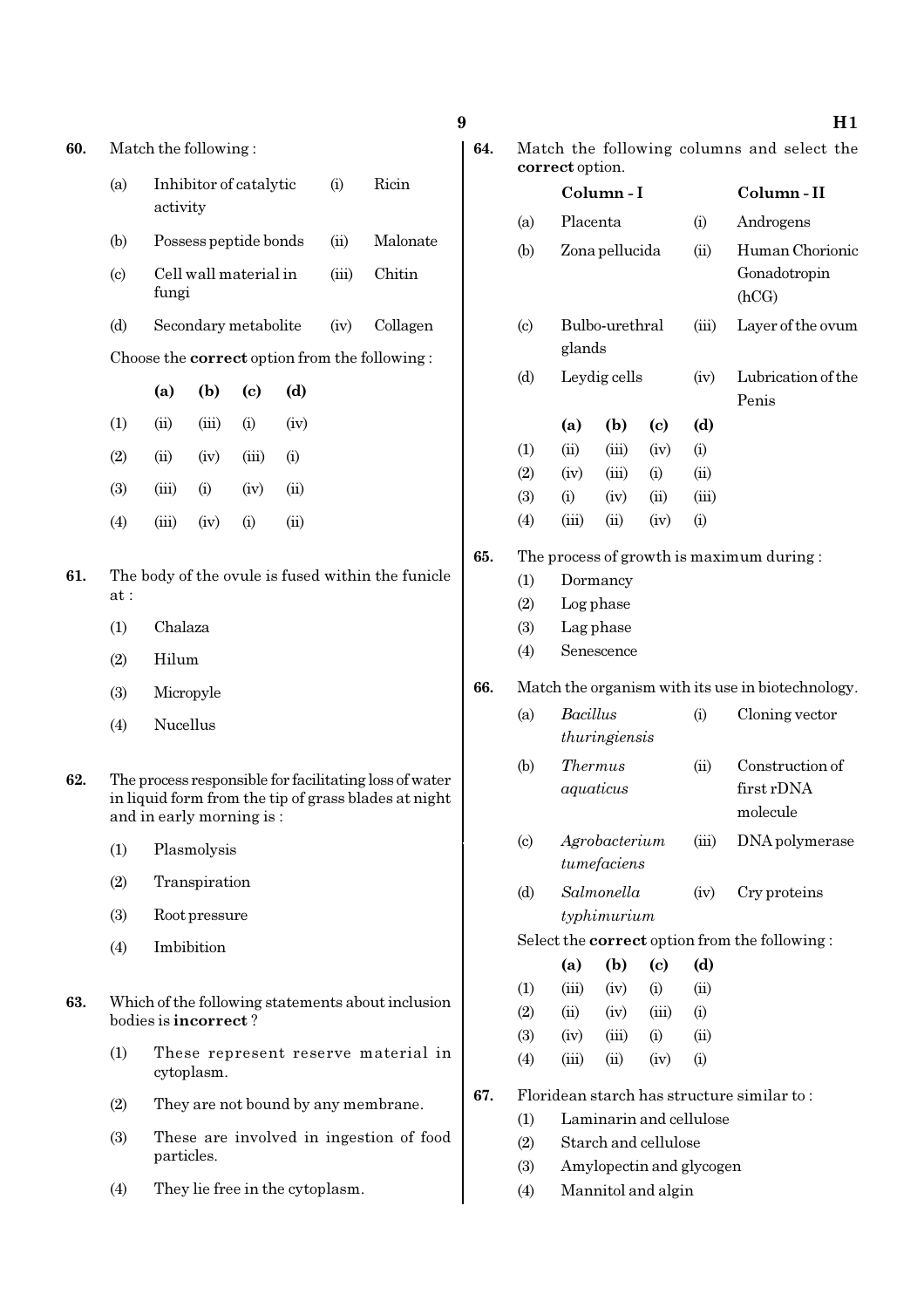| 68. |                                                                                                | Match the following columns and select the<br>correct option.                            |                            |       |           |                                                                                          |     |  |  |  |
|-----|------------------------------------------------------------------------------------------------|------------------------------------------------------------------------------------------|----------------------------|-------|-----------|------------------------------------------------------------------------------------------|-----|--|--|--|
|     |                                                                                                |                                                                                          | Column-I                   |       | Column-II |                                                                                          |     |  |  |  |
|     | (a)                                                                                            | gill slits                                                                               | $6 - 15$ pairs of          |       | (i)       | Trygon                                                                                   |     |  |  |  |
|     | (b)                                                                                            |                                                                                          | Heterocercal<br>caudal fin |       | (ii)      | Cyclostomes                                                                              | 74. |  |  |  |
|     | $\left( \mathrm{c}\right)$                                                                     |                                                                                          | Air Bladder                |       | (iii)     | Chondrichthyes                                                                           |     |  |  |  |
|     | (d)                                                                                            |                                                                                          | Poison sting               |       | (iv)      | Osteichthyes                                                                             |     |  |  |  |
|     |                                                                                                | (a)                                                                                      | (b)                        | (c)   | (d)       |                                                                                          |     |  |  |  |
|     | (1)                                                                                            | (i)                                                                                      | (iv)                       | (iii) | (ii)      |                                                                                          |     |  |  |  |
|     | (2)                                                                                            | (ii)                                                                                     | (iii)                      | (iv)  | (i)       |                                                                                          |     |  |  |  |
|     | (3)                                                                                            | (iii)                                                                                    | (iv)                       | (i)   | (ii)      |                                                                                          |     |  |  |  |
|     | (4)                                                                                            | (iv)                                                                                     | (ii)                       | (iii) | (i)       |                                                                                          |     |  |  |  |
| 69. | Presence of which of the following conditions in<br>urine are indicative of Diabetes Mellitus? |                                                                                          |                            |       |           |                                                                                          |     |  |  |  |
|     | (1)                                                                                            | Renal calculi and Hyperglycaemia                                                         |                            |       |           |                                                                                          |     |  |  |  |
|     | (2)                                                                                            | Uremia and Ketonuria                                                                     |                            |       |           |                                                                                          |     |  |  |  |
|     | (3)                                                                                            | Uremia and Renal Calculi                                                                 |                            |       |           |                                                                                          |     |  |  |  |
|     | (4)                                                                                            | Ketonuria and Glycosuria                                                                 |                            |       |           |                                                                                          |     |  |  |  |
| 70. | Identify the incorrect statement.                                                              |                                                                                          |                            |       |           |                                                                                          |     |  |  |  |
|     | (1)                                                                                            | 75.<br>Due to deposition of tannins, resins, oils etc.,<br>heart wood is dark in colour. |                            |       |           |                                                                                          |     |  |  |  |
|     | (2)                                                                                            | Heart wood does not conduct water but gives<br>mechanical support.                       |                            |       |           |                                                                                          |     |  |  |  |
|     | (3)                                                                                            | Sapwood is involved in conduction of water<br>and minerals from root to leaf.            |                            |       |           |                                                                                          |     |  |  |  |
|     | (4)                                                                                            | Sapwood is the innermost secondary xylem<br>and is lighter in colour.<br>76.             |                            |       |           |                                                                                          |     |  |  |  |
| 71. |                                                                                                | Which one of the following is the most abundant<br>protein in the animals?               |                            |       |           |                                                                                          |     |  |  |  |
|     | (1)                                                                                            | Insulin                                                                                  |                            |       |           |                                                                                          |     |  |  |  |
|     | (2)                                                                                            |                                                                                          | Haemoglobin                |       |           |                                                                                          |     |  |  |  |
|     | (3)                                                                                            | Collagen                                                                                 |                            |       |           |                                                                                          |     |  |  |  |
|     | (4)                                                                                            | Lectin                                                                                   |                            |       |           |                                                                                          |     |  |  |  |
| 72. |                                                                                                |                                                                                          |                            |       |           | Which of the following is <b>not</b> an inhibitory<br>substance governing seed dormancy? | 77. |  |  |  |
|     | (1)                                                                                            |                                                                                          | Para-ascorbic acid         |       |           |                                                                                          |     |  |  |  |
|     | (2)                                                                                            |                                                                                          | Gibberellic acid           |       |           |                                                                                          |     |  |  |  |
|     | (3)                                                                                            |                                                                                          | Abscisic acid              |       |           |                                                                                          |     |  |  |  |
|     | (4)                                                                                            | Phenolic acid                                                                            |                            |       |           |                                                                                          |     |  |  |  |

- 73. The enzyme enterokinase helps in conversion of :
	- (1) pepsinogen into pepsin
	- (2) protein into polypeptides
	- (3) trypsinogen into trypsin
	- (4) caseinogen into casein

#### Match the following columns and select the correct option.

|                             |       | Column-I                                                           |          | Column - II |          |            |
|-----------------------------|-------|--------------------------------------------------------------------|----------|-------------|----------|------------|
| (a)                         | pest  | Gregarious, polyphagous (i)                                        |          |             | Asterias |            |
| (b)                         |       | Adult with radial<br>symmetry and larva<br>with bilateral symmetry |          | (ii)        | Scorpion |            |
| $\left( \mathrm{c} \right)$ |       | Book lungs                                                         |          |             | (iii)    | Ctenoplana |
| (d)                         |       | Bioluminescence                                                    |          |             | (iv)     | Locusta    |
|                             | (a)   | (b)                                                                | (c)      | (d)         |          |            |
| $\left(1\right)$            | (ii)  | (i)                                                                | (iii)    | (iv)        |          |            |
| (2)                         | (i)   | (iii)                                                              | (ii)     | (iv)        |          |            |
| (3)                         | (iv)  | (i)                                                                | (ii)     | (iii)       |          |            |
| $\left( 4\right)$           | (iii) | $\sin$                                                             | $\rm(i)$ | (iv)        |          |            |
|                             |       |                                                                    |          |             |          |            |

- 75. Cuboidal epithelium with brush border of microvilli is found in :
	- (1) eustachian tube
	- (2) lining of intestine
	- (3) ducts of salivary glands
	- (4) proximal convoluted tubule of nephron
- Embryological support for evolution was disapproved by :
	- (1) Oparin
	- (2) Karl Ernst von Baer
	- (3) Alfred Wallace
	- (4) Charles Darwin
- Experimental verification of the chromosomal theory of inheritance was done by :
	- (1) Morgan
	- (2) Mendel
	- (3) Sutton
	- (4) Boveri

 $\overline{\phantom{a}}$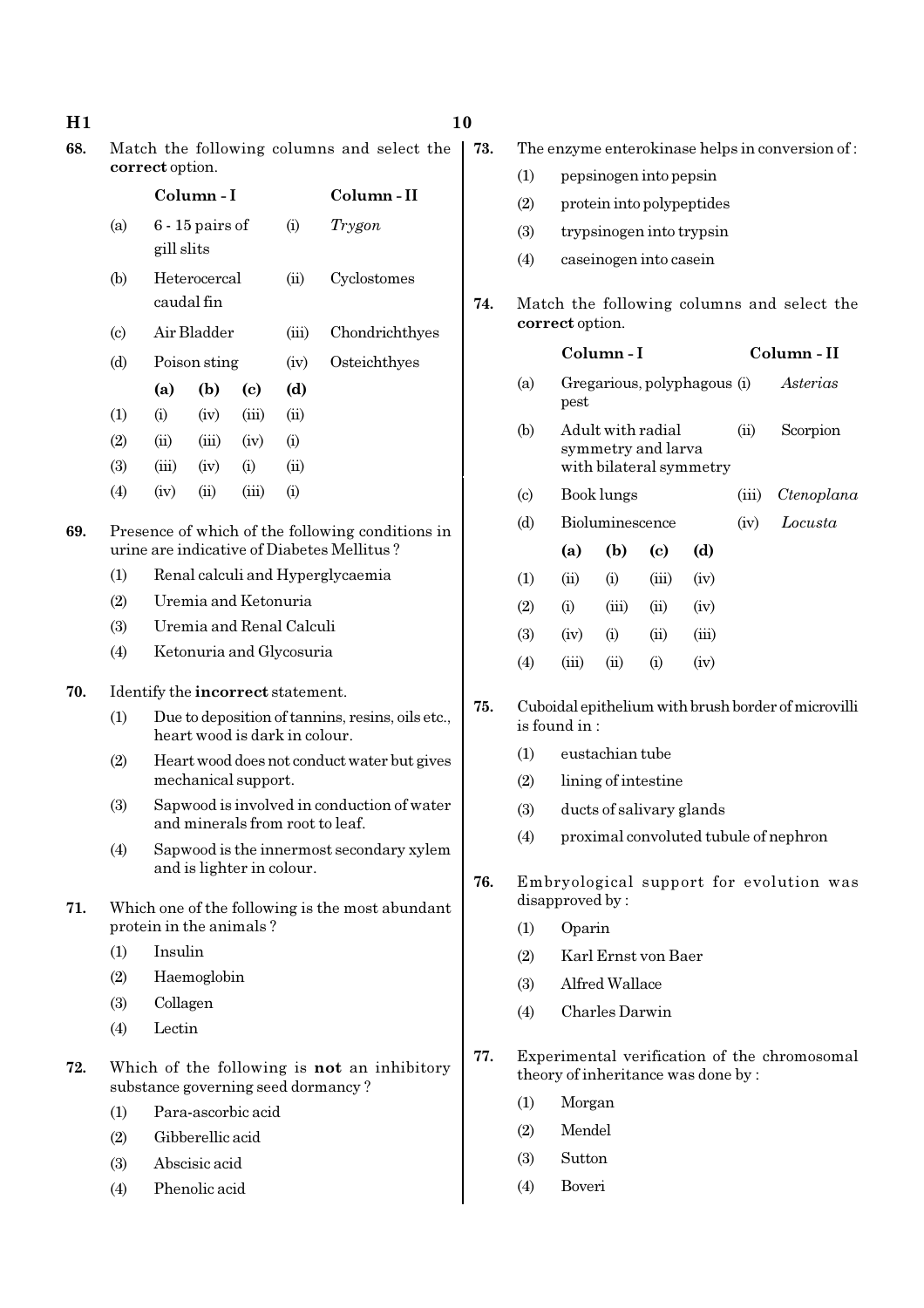- 78. Identify the wrong statement with reference to the gene 'I' that controls ABO blood groups.
	- (1) Allele 'i' does not produce any sugar.
	- (2) The gene (I) has three alleles.
	- (3) A person will have only two of the three alleles.
	- (4) When  $I^A$  and  $I^B$  are present together, they express same type of sugar.
- 79. Identify the basic amino acid from the following.
	- (1) Valine
	- (2) Tyrosine
	- (3) Glutamic Acid
	- (4) Lysine
- 80. Dissolution of the synaptonemal complex occurs during :
	- (1) Leptotene
	- (2) Pachytene
	- (3) Zygotene
	- (4) Diplotene
- 81. Some dividing cells exit the cell cycle and enter vegetative inactive stage. This is called quiescent stage  $(G_0)$ . This process occurs at the end of :
	- $(1)$  G<sub>2</sub> phase
	- (2) M phase
	- (3)  $G_1$  phase
	- (4) S phase
- 82. Match the following columns and select the correct option.

|                             |               | Column - I      |      |       | Column - II        |
|-----------------------------|---------------|-----------------|------|-------|--------------------|
| (a)                         |               | Pituitary gland |      |       | Grave's disease    |
| (b)                         |               | Thyroid gland   |      | (ii)  | Diabetes mellitus  |
| $\left( \mathrm{c} \right)$ | Adrenal gland |                 |      | (iii) | Diabetes insipidus |
| (d)                         | Pancreas      |                 |      | (iv)  | Addison's disease  |
|                             | (a)           | (b)             | (c)  | (d)   |                    |
| (1)                         | (ii)          | (i)             | (iv) | (iii) |                    |
| (2)                         | (iv)          | (iii)           | (i)  | (ii)  |                    |
| (3)                         | (iii)         | (ii)            | (i)  | (iv)  |                    |
| (4)                         | (iii)         | (i)             | (iv) | (ii)  |                    |
|                             |               |                 |      |       |                    |

- 83. Select the correct events that occur during inspiration.
	- (a) Contraction of diaphragm
	- (b) Contraction of external inter-costal muscles
	- (c) Pulmonary volume decreases
	- (d) Intra pulmonary pressure increases
	- $(1)$  only  $(d)$
	- $(2)$   $(a)$  and  $(b)$
	- $(3)$   $(c)$  and  $(d)$
	- $(4)$   $(a), (b)$  and  $(d)$
- 84. The ovary is half inferior in :
	- (1) Plum
	- (2) Brinjal
	- (3) Mustard
	- (4) Sunflower
- 85. The oxygenation activity of RuBisCo enzyme in photorespiration leads to the formation of :
	- (1) 1 molecule of 4-C compound and 1 molecule of 2-C compound
	- (2) 2 molecules of 3-C compound
	- (3) 1 molecule of 3-C compound
	- (4) 1 molecule of 6-C compound
- 86. Which of the following statements is not correct ?
	- (1) Genetically engineered insulin is produced in E-Coli.
	- (2) In man insulin is synthesised as a proinsulin.
	- (3) The proinsulin has an extra peptide called C-peptide.
	- (4) The functional insulin has A and B chains linked together by hydrogen bonds.
- 87. Which of the following pairs is of unicellular algae ?
	- (1) Chlorella and Spirulina
	- (2) Laminaria and Sargassum
	- (3) Gelidium and Gracilaria
	- (4) Anabaena and Volvox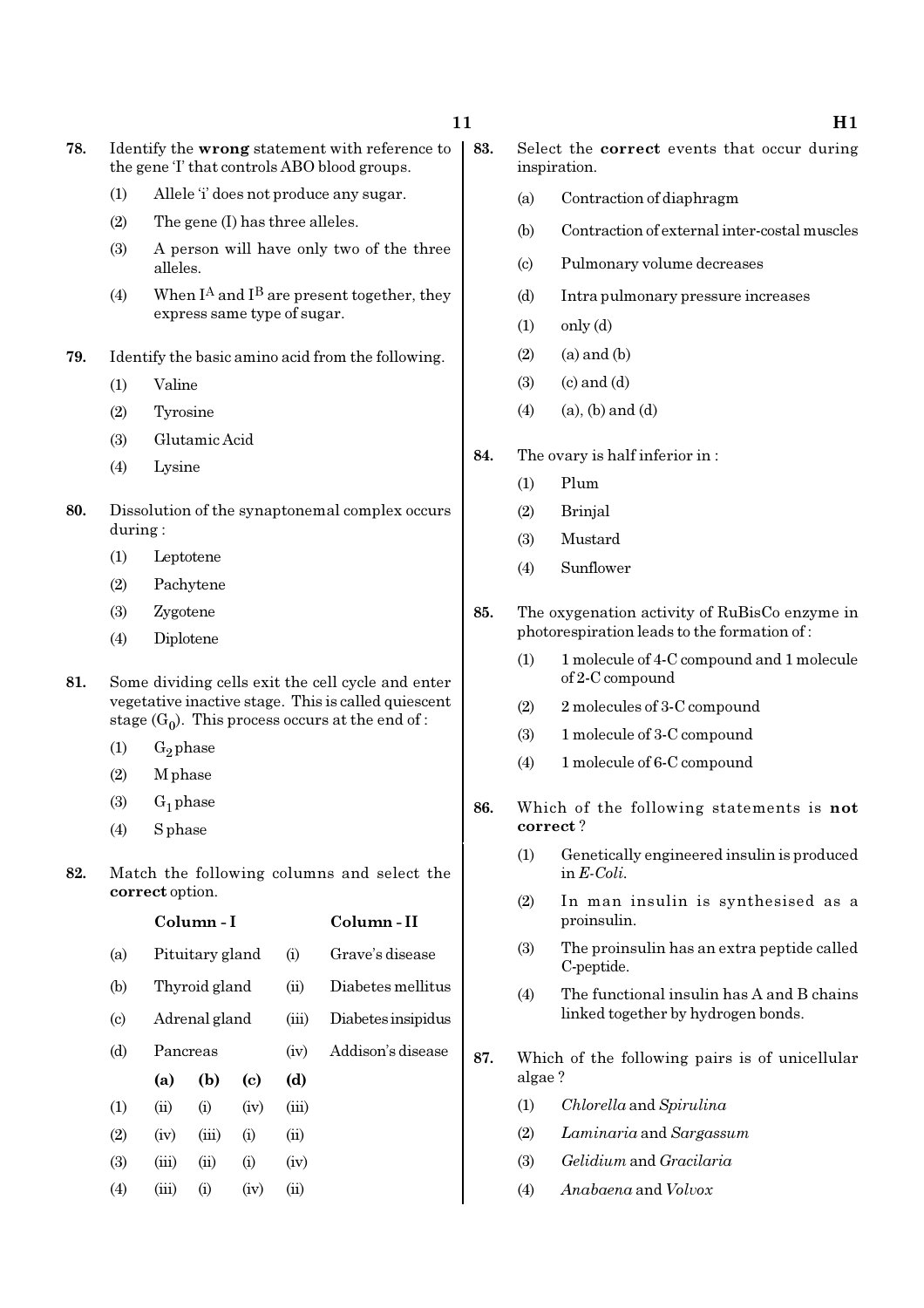- $H1$  12
- 88. Choose the correct pair from the following :

| (1) | Exonucleases - | Make cuts at specific<br>positions within DNA |
|-----|----------------|-----------------------------------------------|
| (2) | Ligases        | Join the two DNA<br>molecules                 |
| (3) | Polymerases -  | Break the DNA into<br>fragments               |

- (4) Nucleases Separate the two strands of DNA
- 89. Identify the wrong statement with reference to immunity.
	- (1) Foetus receives some antibodies from mother, it is an example for passive immunity.
	- (2) When exposed to antigen (living or dead) antibodies are produced in the host's body. It is called "Active immunity".
	- (3) When ready-made antibodies are directly given, it is called "Passive immunity".
	- (4) Active immunity is quick and gives full response.
- 90. Which of the following would help in prevention of diuresis ?
	- (1) Decrease in secretion of renin by JG cells
	- (2) More water reabsorption due to undersecretion of ADH
	- (3) Reabsorption of Na<sup>+</sup> and water from renal tubules due to aldosterone
	- (4) Atrial natriuretic factor causes vasoconstriction
- 91. The transverse section of a plant shows following anatomical features :
	- (a) Large number of scattered vascular bundles surrounded by bundle sheath.
	- (b) Large conspicuous parenchymatous ground tissue.
	- (c) Vascular bundles conjoint and closed.
	- (d) Phloem parenchyma absent.
	- Identify the category of plant and its part :
	- (1) Dicotyledonous root
	- (2) Monocotyledonous stem
	- (3) Monocotyledonous root
	- (4) Dicotyledonous stem

- 92. Ray florets have :
	- (1) Half inferior ovary
	- (2) Inferior ovary
	- (3) Superior ovary
	- (4) Hypogynous ovary
- 93. Select the correct statement.
	- (1) Insulin is associated with hyperglycemia.
	- (2) Glucocorticoids stimulate gluconeogenesis.
	- (3) Glucagon is associated with hypoglycemia.
	- (4) Insulin acts on pancreatic cells and adipocytes.
- 94. Which of the following statements is correct ?
	- (1) Adenine does not pair with thymine.
	- (2) Adenine pairs with thymine through two H-bonds.
	- (3) Adenine pairs with thymine through one H-bond.
	- (4) Adenine pairs with thymine through three H-bonds.
- 95. Which of the following is put into Anaerobic sludge digester for further sewage treatment ?
	- (1) Activated sludge
	- (2) Primary sludge
	- (3) Floating debris
	- (4) Effluents of primary treatment
- 96. Name the plant growth regulator which upon spraying on sugarcane crop, increases the length of stem, thus increasing the yield of sugarcane crop.
	- (1) Abscisic acid
	- (2) Cytokinin
	- (3) Gibberellin
	- (4) Ethylene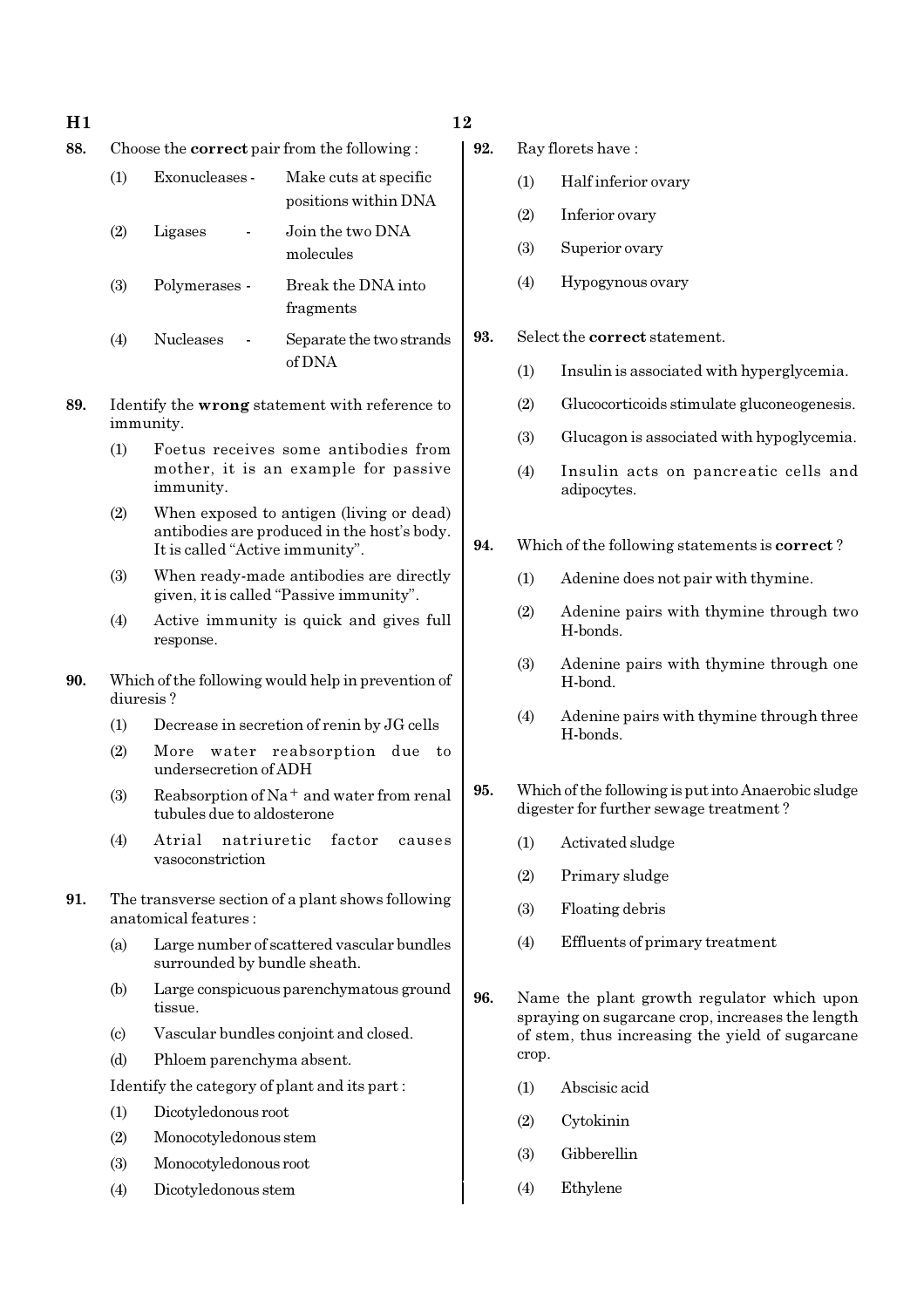| 97. | The roots that originate from the base of the stem |
|-----|----------------------------------------------------|
|     | are :                                              |

- (1) Lateral roots
- (2) Fibrous roots
- (3) Primary roots
- (4) Prop roots
- 98. The specific palindromic sequence which is recognized by EcoRI is :

(1) 5' - GGATCC - 3' 3' - CCTAGG - 5' (2) 5' - GAATTC - 3' 3' - CTTAAG - 5' (3) 5' - GGAACC - 3' 3' - CCTTGG - 5' (4) 5' - CTTAAG - 3' 3' - GAATTC - 5'

99. Match the following columns and select the correct option.

|                           |         | Column - I           |      |          | Column - II      |
|---------------------------|---------|----------------------|------|----------|------------------|
| (a)                       |         | <b>Floating Ribs</b> |      | (i)      | Located between  |
|                           |         |                      |      |          | second and       |
|                           |         |                      |      |          | seventh ribs     |
| (b)                       |         | Acromion             |      | (ii)     | Head of the      |
|                           |         |                      |      |          | Humerus          |
| $\left( \text{c} \right)$ | Scapula |                      |      | (iii)    | Clavicle         |
| (d)                       |         | Glenoid cavity       |      | (iv)     | Do not connect   |
|                           |         |                      |      |          | with the sternum |
|                           | (a)     | (b)                  | (c)  | (d)      |                  |
| (1)                       | (iv)    | (iii)                | (i)  | (ii)     |                  |
| (2)                       | (ii)    | (iv)                 | (i)  | (iii)    |                  |
| (3)                       | (i)     | (iii)                | (ii) | (iv)     |                  |
| (4)                       | (iii)   | $\rm (ii)$           | (iv) | $\rm(i)$ |                  |

- 100. If the head of cockroach is removed, it may live for few days because :
	- (1) the head holds a  $1/3^{rd}$  of a nervous system while the rest is situated along the dorsal part of its body.
	- (2) the supra-oesophageal ganglia of the cockroach are situated in ventral part of abdomen.
	- (3) the cockroach does not have nervous system.
	- (4) the head holds a small proportion of a nervous system while the rest is situated along the ventral part of its body.

| 101. Match the following diseases with the causative |
|------------------------------------------------------|
| organism and select the <b>correct</b> option.       |

|                            | Column - I |       |       |             | Column-II  |
|----------------------------|------------|-------|-------|-------------|------------|
| (a)                        | Typhoid    |       |       | (i)         | Wuchereria |
| (b)                        | Pneumonia  |       |       | (ii)        | Plasmodium |
| $\left( \mathrm{c}\right)$ | Filariasis |       |       | (iii)       | Salmonella |
| (d)                        | Malaria    |       | (iv)  | Haemophilus |            |
|                            | (a)        | (b)   | (c)   | (d)         |            |
| (1)                        | (iv)       | (i)   | (ii)  | (iii)       |            |
| (2)                        | (i)        | (iii) | (ii)  | (iv)        |            |
| (3)                        | (iii)      | (iv)  | (i)   | (ii)        |            |
| (4)                        | (ii)       | (i)   | (iii) | (iv)        |            |

- 102. Which is the important site of formation of glycoproteins and glycolipids in eukaryotic cells ?
	- (1) Polysomes
	- (2) Endoplasmic reticulum
	- (3) Peroxisomes
	- (4) Golgi bodies
- 103. Which of the following is not an attribute of a population ?
	- (1) Species interaction
	- (2) Sex ratio
	- (3) Natality
	- (4) Mortality
- 104. The number of substrate level phosphorylations in one turn of citric acid cycle is :
	- (1) Three
	- (2) Zero
	- (3) One
	- (4) Two
- 105. Montreal protocol was signed in 1987 for control of :
	- (1) Disposal of e-wastes
	- (2) Transport of Genetically modified organisms from one country to another
	- (3) Emission of ozone depleting substances
	- (4) Release of Green House gases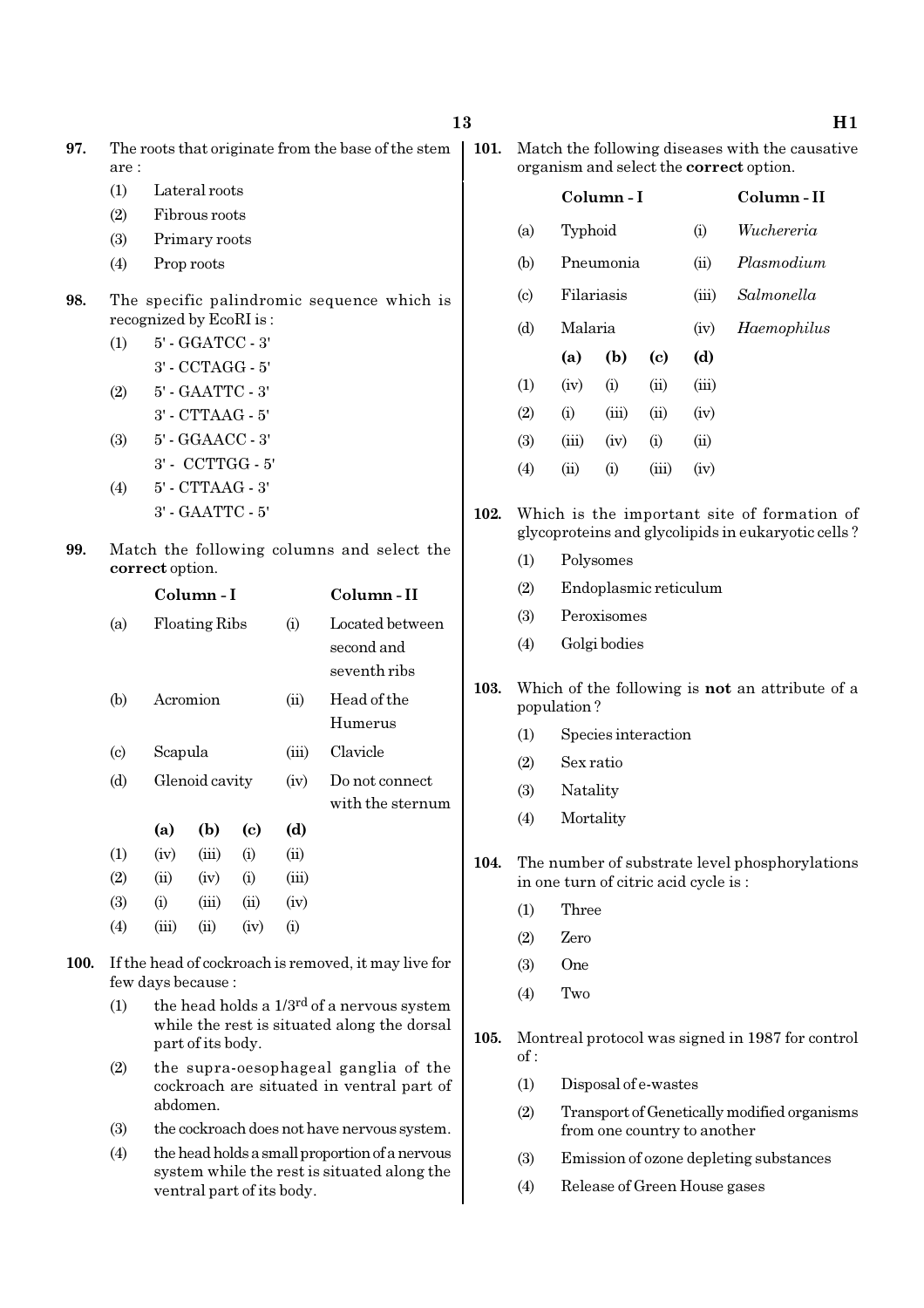- 106. Bilaterally symmetrical and acoelomate animals are exemplified by :
	- (1) Annelida
	- (2) Ctenophora
	- (3) Platyhelminthes
	- (4) Aschelminthes
- 107. Identify the wrong statement with reference to transport of oxygen.
	- (1) Low  $pCO_2$  in alveoli favours the formation of oxyhaemoglobin.
	- (2) Binding of oxygen with haemoglobin is mainly related to partial pressure of  $\mathrm{O}_2$ .
	- (3) Partial pressure of  $CO_2$  can interfere with  $O_2$  binding with haemoglobin.
	- (4) Higher  $H^+$  conc. in alveoli favours the formation of oxyhaemoglobin.
- 108. Identify the wrong statement with regard to Restriction Enzymes.
	- (1) Sticky ends can be joined by using DNA ligases.
	- (2) Each restriction enzyme functions by inspecting the length of a DNA sequence.
	- (3) They cut the strand of DNA at palindromic sites.
	- (4) They are useful in genetic engineering.
- 109. Which of the following is **correct** about viroids?
	- (1) They have free DNA without protein coat.
	- (2) They have RNA with protein coat.
	- (3) They have free RNA without protein coat.
	- (4) They have DNA with protein coat.
- 110. The sequence that controls the copy number of the linked DNA in the vector, is termed :
	- (1) Recognition site
	- (2) Selectable marker
	- (3) Ori site
	- (4) Palindromic sequence

111. Match the following columns and select the correct option.

|                             |         | Column - I      |          |            | Column - II                           |
|-----------------------------|---------|-----------------|----------|------------|---------------------------------------|
| (a)                         |         | Organ of Corti  |          | (i)        | Connects middle<br>ear and pharynx    |
| (b)                         | Cochlea |                 |          | $\rm (ii)$ | Coiled part of the<br>labyrinth       |
| $\left( \mathrm{c} \right)$ |         | Eustachian tube |          | (iii)      | Attached to the<br>oval window        |
| (d)                         | Stapes  |                 |          | (iv)       | Located on the<br>basilar<br>membrane |
|                             | (a)     | (b)             | (c)      | (d)        |                                       |
| (1)                         | (i)     | (ii)            | (iv)     | (iii)      |                                       |
| (2)                         | (ii)    | (iii)           | (i)      | (iv)       |                                       |
| (3)                         | (iii)   | (i)             | (iv)     | (ii)       |                                       |
| $\left( 4\right)$           | (iv)    | (ii)            | $\rm(i)$ | (iii)      |                                       |
|                             |         |                 |          |            |                                       |

- 112. From his experiments, S.L. Miller produced amino acids by mixing the following in a closed flask :
	- (1)  $\mathrm{CH}_3, \mathrm{H}_2, \mathrm{NH}_3$  and water vapor at 600°C
	- (2)  $\rm CH_4, H_2, NH_3$  and water vapor at 800°C
	- (3)  $\mathrm{CH}_3, \mathrm{H}_2, \mathrm{NH}_4$  and water vapor at 800°C
	- (4)  $\rm CH_4, H_2, NH_3$  and water vapor at 600°C
- 113. Which of the following regions of the globe exhibits highest species diversity ?
	- (1) Amazon forests
	- (2) Western Ghats of India
	- (3) Madagascar
	- (4) Himalayas
- 114. Identify the correct statement with reference to human digestive system.
	- (1) Vermiform appendix arises from duodenum.
	- (2) Ileum opens into small intestine.
	- (3) Serosa is the innermost layer of the alimentary canal.
	- (4) Ileum is a highly coiled part.
- 115. Bt cotton variety that was developed by the introduction of toxin gene of Bacillus thuringiensis (Bt) is resistant to :
	- (1) Insect predators
	- (2) Insect pests
	- (3) Fungal diseases
	- (4) Plant nematodes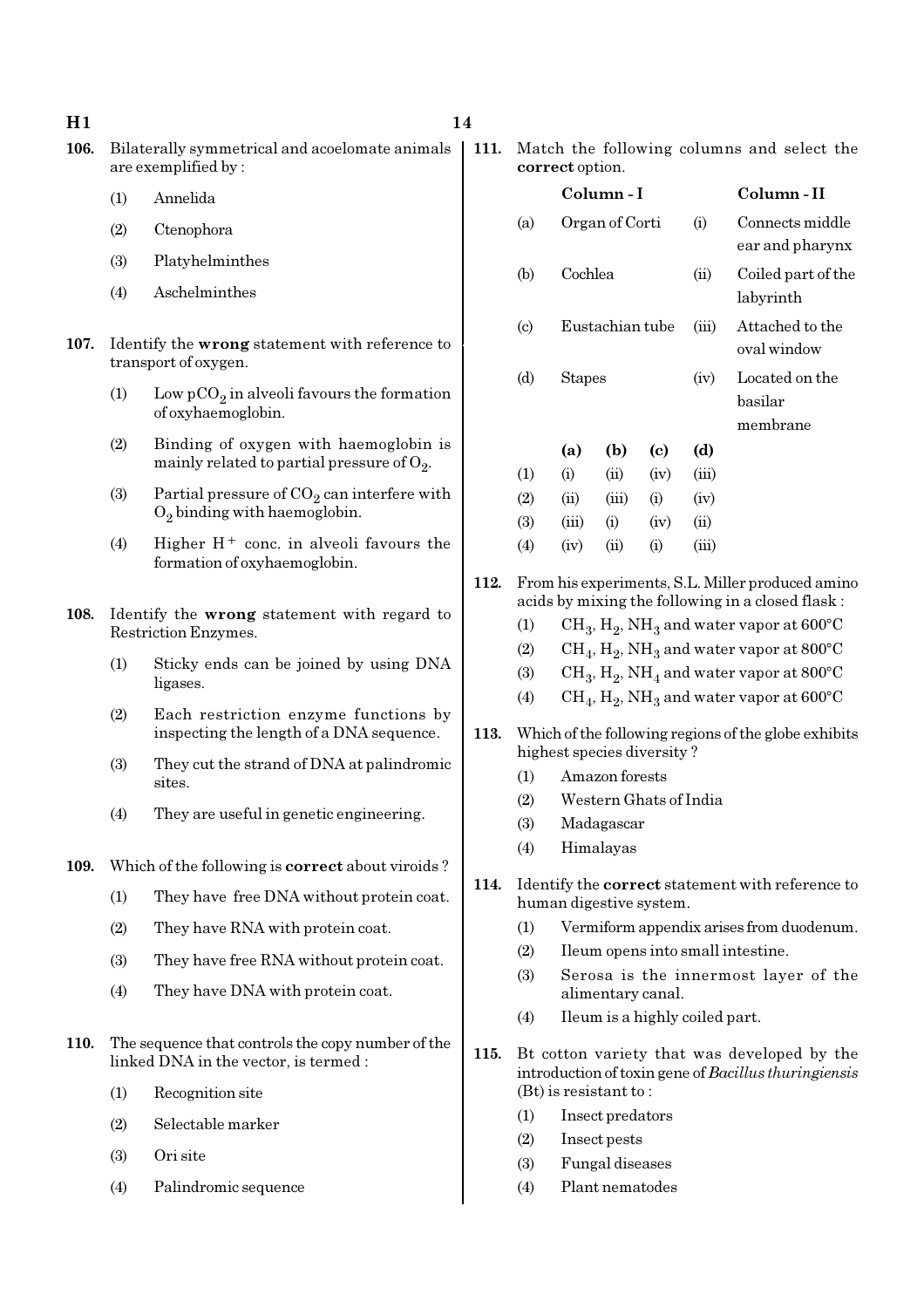| 116. |                                                                                                     |                                      |                 | Select the <b>correct</b> match. |       |                                                |  |  |  |
|------|-----------------------------------------------------------------------------------------------------|--------------------------------------|-----------------|----------------------------------|-------|------------------------------------------------|--|--|--|
|      | (1)                                                                                                 |                                      | Thalassemia     |                                  |       | X linked                                       |  |  |  |
|      | (2)                                                                                                 |                                      | Haemophilia     |                                  |       | Y linked                                       |  |  |  |
|      | (3)                                                                                                 |                                      | Phenylketonuria |                                  |       | Autosomal<br>dominant trait                    |  |  |  |
|      | (4)                                                                                                 |                                      |                 | Sickle cell anaemia -            |       | Autosomal<br>recessive trait,<br>chromosome-11 |  |  |  |
| 117. | The infectious stage of <i>Plasmodium</i> that enters<br>the human body is:                         |                                      |                 |                                  |       |                                                |  |  |  |
|      | (1)                                                                                                 |                                      |                 | Male gametocytes                 |       |                                                |  |  |  |
|      | (2)                                                                                                 |                                      | Trophozoites    |                                  |       |                                                |  |  |  |
|      | (3)                                                                                                 |                                      | Sporozoites     |                                  |       |                                                |  |  |  |
|      | (4)                                                                                                 |                                      |                 | Female gametocytes               |       |                                                |  |  |  |
| 118. | The product(s) of reaction catalyzed by nitrogenase<br>in root nodules of leguminous plants is/are: |                                      |                 |                                  |       |                                                |  |  |  |
|      | (1)                                                                                                 | Ammonia and hydrogen                 |                 |                                  |       |                                                |  |  |  |
|      | (2)                                                                                                 |                                      | Ammonia alone   |                                  |       |                                                |  |  |  |
|      | (3)                                                                                                 |                                      | Nitrate alone   |                                  |       |                                                |  |  |  |
|      | (4)                                                                                                 |                                      |                 | Ammonia and oxygen               |       |                                                |  |  |  |
| 119. |                                                                                                     | correct option.                      |                 |                                  |       | Match the following columns and select the     |  |  |  |
|      |                                                                                                     |                                      | Column - I      |                                  |       | Column-II                                      |  |  |  |
|      | (a)                                                                                                 | <b>Bt</b> cotton                     |                 |                                  | (i)   | Gene therapy                                   |  |  |  |
|      | (b)                                                                                                 | Adenosine<br>deaminase<br>deficiency |                 |                                  | (ii)  | Cellular defence                               |  |  |  |
|      | $\left( \text{c} \right)$                                                                           | RNAi                                 |                 |                                  | (iii) | Detection of HIV<br>infection                  |  |  |  |
|      | (d)                                                                                                 | PCR                                  |                 |                                  | (iv)  | Bacillus<br>thuringiensis                      |  |  |  |
|      |                                                                                                     | (a)                                  | (b)             | (c)                              | (d)   |                                                |  |  |  |
|      | (1)                                                                                                 | (i)                                  | (ii)            | (iii)                            | (iv)  |                                                |  |  |  |
|      | (2)                                                                                                 | (iv)                                 | (i)             | (ii)                             | (iii) |                                                |  |  |  |
|      | (3)                                                                                                 | (iii)                                | (ii)            | (i)                              | (iv)  |                                                |  |  |  |
|      | (4)                                                                                                 | (ii)                                 | (iii)           | (iv)                             | (i)   |                                                |  |  |  |

| 15  |      |                                                                                |                                                                                 |                                       |       | H 1.                                                                                   |  |  |
|-----|------|--------------------------------------------------------------------------------|---------------------------------------------------------------------------------|---------------------------------------|-------|----------------------------------------------------------------------------------------|--|--|
|     | 120. |                                                                                | In light reaction, plastoquinone facilitates the<br>transfer of electrons from: |                                       |       |                                                                                        |  |  |
|     |      | PS-I to ATP synthase<br>(1)                                                    |                                                                                 |                                       |       |                                                                                        |  |  |
|     |      | (2)                                                                            |                                                                                 | PS-II to $\mathrm{Cytb}_6$ f complex  |       |                                                                                        |  |  |
|     |      | (3)                                                                            |                                                                                 | $\mathrm{Cytb}_{6}$ f complex to PS-I |       |                                                                                        |  |  |
|     |      | (4)                                                                            |                                                                                 | PS-I to NADP+                         |       |                                                                                        |  |  |
|     | 121. |                                                                                |                                                                                 | diversity is about:                   |       | According to Robert May, the global species                                            |  |  |
|     |      | (1)                                                                            | 7 million                                                                       |                                       |       |                                                                                        |  |  |
|     |      | (2)                                                                            |                                                                                 | 1.5 million                           |       |                                                                                        |  |  |
|     |      | (3)                                                                            | 20 million                                                                      |                                       |       |                                                                                        |  |  |
|     |      | (4)                                                                            | 50 million                                                                      |                                       |       |                                                                                        |  |  |
|     | 122. |                                                                                |                                                                                 |                                       |       | In gel electrophoresis, separated DNA fragments<br>can be visualized with the help of: |  |  |
|     |      | Ethidium bromide in infrared radiation<br>(1)                                  |                                                                                 |                                       |       |                                                                                        |  |  |
|     |      | (2)<br>Acetocarmine in bright blue light                                       |                                                                                 |                                       |       |                                                                                        |  |  |
| (3) |      |                                                                                |                                                                                 | Ethidium bromide in UV radiation      |       |                                                                                        |  |  |
|     |      | (4)                                                                            |                                                                                 |                                       |       | Acetocarmine in UV radiation                                                           |  |  |
|     | 123. | Name the enzyme that facilitates opening of DNA<br>helix during transcription. |                                                                                 |                                       |       |                                                                                        |  |  |
|     |      | (1)                                                                            |                                                                                 | RNA polymerase                        |       |                                                                                        |  |  |
|     |      | (2)                                                                            | DNA ligase                                                                      |                                       |       |                                                                                        |  |  |
|     |      | DNA helicase<br>(3)                                                            |                                                                                 |                                       |       |                                                                                        |  |  |
|     |      | (4)                                                                            |                                                                                 | DNA polymerase                        |       |                                                                                        |  |  |
|     | 124. |                                                                                |                                                                                 | and their functions in plants:        |       | Match the following concerning essential elements                                      |  |  |
|     |      | (a)                                                                            | <b>Iron</b>                                                                     |                                       | (i)   | Photolysis of water                                                                    |  |  |
|     |      | (b)                                                                            | Zinc                                                                            |                                       | (ii)  | Pollen germination                                                                     |  |  |
|     |      | $\left( \mathrm{c} \right)$                                                    | <b>Boron</b>                                                                    |                                       | (iii) | Required for chlorophyll<br>biosynthesis                                               |  |  |
|     |      | (d)                                                                            |                                                                                 | Manganese                             | (iv)  | IAA biosynthesis                                                                       |  |  |
|     |      |                                                                                |                                                                                 | Select the <b>correct</b> option:     |       |                                                                                        |  |  |
|     |      |                                                                                | (a)                                                                             | (b)                                   | (c)   | (d)                                                                                    |  |  |
|     |      |                                                                                |                                                                                 |                                       |       |                                                                                        |  |  |

|                   | 1a j  | 1 N J    | ぃ    | $\mathbf{u}$ |
|-------------------|-------|----------|------|--------------|
| $\left(1\right)$  | (iv)  | $\rm(i)$ | (ii) | (iii)        |
| (2)               | (ii)  | (i)      | (iv) | (iii)        |
| (3)               | (iv)  | (iii)    | (ii) | (i)          |
| $\left( 4\right)$ | (iii) | (iv)     | (ii) | $\rm (i)$    |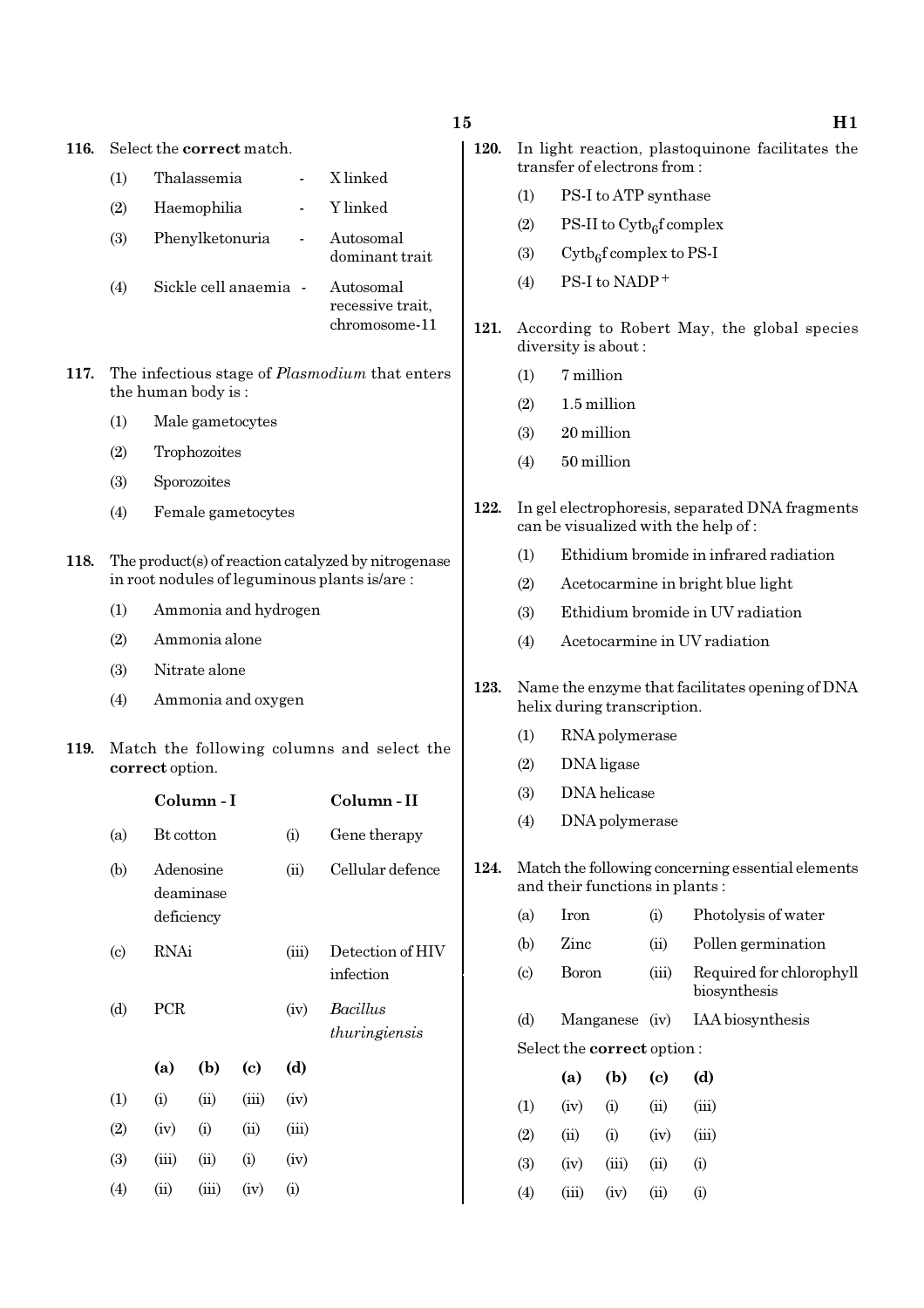- 125. Identify the correct statement with regard to  $G_1$  phase (Gap 1) of interphase.
	- (1) Nuclear Division takes place.
	- (2) DNA synthesis or replication takes place.
	- (3) Reorganisation of all cell components takes place.
	- (4) Cell is metabolically active, grows but does not replicate its DNA.
- 126. Secondary metabolites such as nicotine, strychnine and caffeine are produced by plants for their :
	- (1) Effect on reproduction
	- (2) Nutritive value
	- (3) Growth response
	- (4) Defence action
- 127. Flippers of Penguins and Dolphins are examples of :
	- (1) Natural selection
	- (2) Adaptive radiation
	- (3) Convergent evolution
	- (4) Industrial melanism
- 128. The first phase of translation is :
	- (1) Recognition of an anti-codon
	- (2) Binding of mRNA to ribosome
	- (3) Recognition of DNA molecule
	- (4) Aminoacylation of tRNA
- 129. Goblet cells of alimentary canal are modified from :
	- (1) Compound epithelial cells
	- (2) Squamous epithelial cells
	- (3) Columnar epithelial cells
	- (4) Chondrocytes
- 130. Select the option including all sexually transmitted diseases.
	- (1) Cancer, AIDS, Syphilis
	- (2) Gonorrhoea, Syphilis, Genital herpes
	- (3) Gonorrhoea, Malaria, Genital herpes
	- (4) AIDS, Malaria, Filaria
- 131. In which of the following techniques, the embryos are transferred to assist those females who cannot conceive ?
	- (1) GIFT and ICSI
	- (2) ZIFT and IUT
	- (3) GIFT and ZIFT
	- (4) ICSI and ZIFT
- 132. In relation to Gross primary productivity and Net primary productivity of an ecosystem, which one of the following statements is correct ?
	- (1) There is no relationship between Gross primary productivity and Net primary productivity.
	- (2) Gross primary productivity is always less than net primary productivity.
	- (3) Gross primary productivity is always more than net primary productivity.
	- (4) Gross primary productivity and Net primary productivity are one and same.
- 133. Identify the substances having glycosidic bond and peptide bond, respectively in their structure :
	- (1) Inulin, insulin
	- (2) Chitin, cholesterol
	- (3) Glycerol, trypsin
	- (4) Cellulose, lecithin
- 134. Match the trophic levels with their correct species examples in grassland ecosystem.
	- (a) Fourth trophic level (i) Crow
	- (b) Second trophic level (ii) Vulture
	- (c) First trophic level (iii) Rabbit
	- (d) Third trophic level (iv) Grass

Select the correct option :

|                   | (a)   | (b)   | (c)      | (d)      |
|-------------------|-------|-------|----------|----------|
| $\left( 1\right)$ | (i)   | (ii)  | (iii)    | (iv)     |
| (2)               | (ii)  | (iii) | (iv)     | $\rm(i)$ |
| (3)               | (iii) | (ii)  | $\rm(i)$ | (iv)     |
| $\left( 4\right)$ | (iv)  | (iii) | (ii)     | (i)      |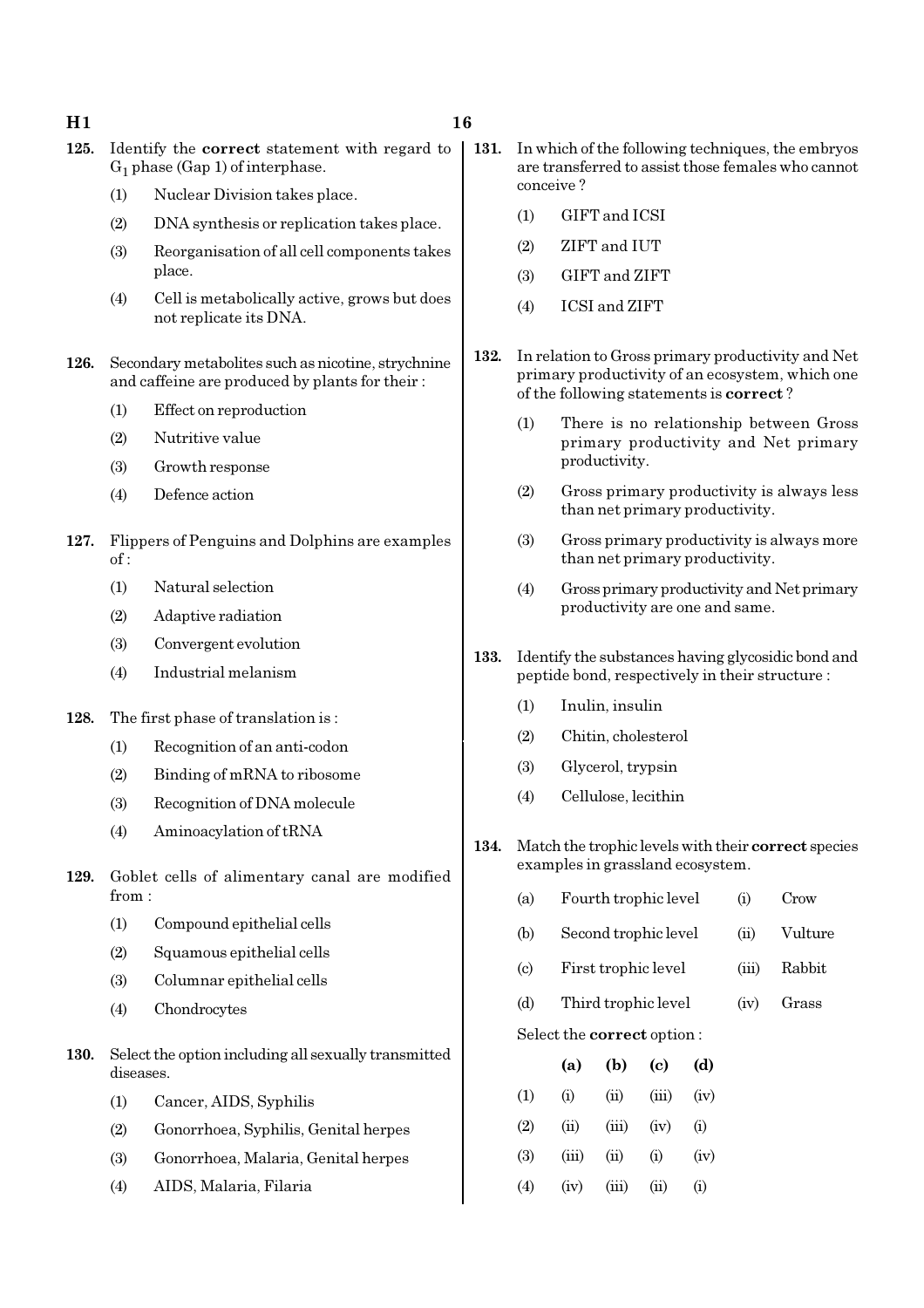- 135. Match the following with respect to meiosis :
	- (a) Zygotene (i) Terminalization
	- (b) Pachytene (ii) Chiasmata
	- (c) Diplotene (iii) Crossing over
	- (d) Diakinesis (iv) Synapsis

Select the correct option from the following :

|     | (a)   | (b)   | (c)       | (d)   |
|-----|-------|-------|-----------|-------|
| (1) | (ii)  | (iv)  | (iii)     | (i)   |
| (2) | (iii) | (iv)  | $\rm (i)$ | (ii)  |
| (3) | (iv)  | (iii) | (ii)      | (i)   |
| (4) | (i)   | (ii)  | (iv)      | (iii) |

- 136. An electron is accelerated from rest through a potential difference of V volt. If the de Broglie wavelength of the electron is  $1.227 \times 10^{-2}$  nm, the potential difference is :
	- $(1)$  10<sup>4</sup> V
	- $(2) 10 V$
	- $(3)$  10<sup>2</sup> V
	- (4)  $10^3$  V
- 137. In Young's double slit experiment, if the separation between coherent sources is halved and the distance of the screen from the coherent sources is doubled, then the fringe width becomes :
	- (1) one-fourth
	- (2) double
	- (3) half
	- (4) four times
- 138. Two bodies of mass 4 kg and 6 kg are tied to the ends of a massless string. The string passes over a pulley which is frictionless (see figure). The acceleration of the system in terms of acceleration due to gravity (g) is :



(4) g/5

- 
- 139. The ratio of contributions made by the electric field and magnetic field components to the intensity of an electromagnetic wave is : (c=speed of electromagnetic waves)
	- (1)  $1 : c^2$
	- $(2)$  c : 1
	- $(3) \quad 1 : 1$
	- $(4) 1 : c$
- 140. The mean free path for a gas, with molecular diameter d and number density n can be expressed

as:  
\n(1) 
$$
\frac{1}{\sqrt{2} n^2 \pi^2 d^2}
$$
\n(2) 
$$
\frac{1}{\sqrt{2} n \pi d}
$$
\n(3) 
$$
\frac{1}{\sqrt{2} n \pi d^2}
$$

$$
(4) \qquad \frac{1}{\sqrt{2} \pi^2 \pi d^2}
$$

- 141. A series LCR circuit is connected to an ac voltage source. When L is removed from the circuit, the phase difference between current and voltage  $is \frac{1}{3}$ π . If instead C is removed from the circuit, the phase difference is again  $\frac{1}{3}$ π between current and voltage. The power factor of the circuit is :
	- $(1)$  − 1.0
	- (2) zero
	- (3) 0.5
	- (4) 1.0
- 142. A ray is incident at an angle of incidence  $i$  on one surface of a small angle prism (with angle of prism A) and emerges normally from the opposite surface. If the refractive index of the material of the prism is  $\mu$ , then the angle of incidence is nearly equal to :

(1) 
$$
\frac{\mu A}{2}
$$
  
\n(2)  $\frac{A}{2\mu}$   
\n(3)  $\frac{2A}{\mu}$   
\n(4)  $\mu A$ 

- 143. Taking into account of the significant figures, what is the value of 9.99 m−0.0099 m ?
	- $(1)$  9.9 m
	- $(2)$  9.9801 m
	- (3) 9.98 m
	- (4) 9.980 m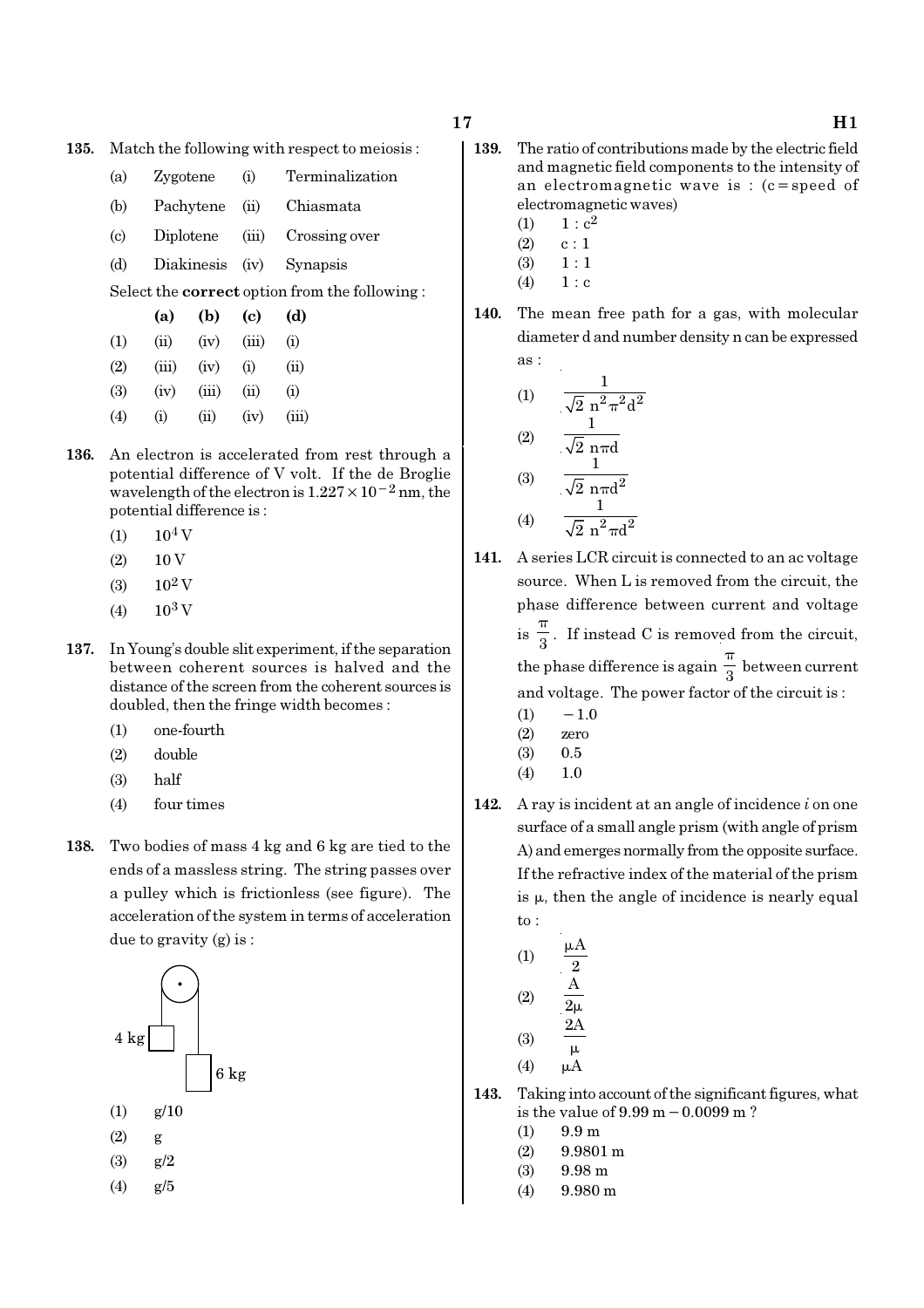- 144. For which one of the following, Bohr model is not valid ?
	- (1) Singly ionised neon atom  $(Ne^+)$
	- (2) Hydrogen atom
	- (3) Singly ionised helium atom  $(He<sup>+</sup>)$
	- (4) Deuteron atom
- **145.** When a uranium isotope  $^{235}_{92}$ U is bombarded with a neutron, it generates  $^{89}_{36}\text{Kr}$  , three neutrons and :
	- (1)  $\frac{103}{36}$ Kr
	- (2)  $\frac{144}{56}Ba$
	- (3)  $\frac{91}{40}Zr$
	- (4)  $\frac{101}{36}$ Kr
- 146. In a certain region of space with volume  $0.2 \text{ m}^3$ , the electric potential is found to be 5 V throughout. The magnitude of electric field in this region is :
	- (1) 5 N/C
	- (2) zero
	- (3) 0.5 N/C
	- (4) 1 N/C
- 147. Which of the following graph represents the variation of resistivity  $(\rho)$  with temperature (T) for copper ?



- (1) isobaric
- (2) isothermal

opened. The process is :

- (3) adiabatic
- (4) isochoric
- 149. A resistance wire connected in the left gap of a metre bridge balances a 10  $\Omega$  resistance in the right gap at a point which divides the bridge wire in the ratio 3 : 2. If the length of the resistance wire is 1.5 m, then the length of 1  $\Omega$  of the resistance wire is :
	- (1)  $1.5 \times 10^{-2}$  m
	- $(2)$  1.0×10<sup>-2</sup> m
	- $(3)$  1.0×10<sup>-1</sup> m
	- (4)  $1.5 \times 10^{-1}$  m
- 150. The quantities of heat required to raise the temperature of two solid copper spheres of radii  $r_1$  and  $r_2$  ( $r_1$ =1.5  $r_2$ ) through 1 K are in the ratio :
	- (1) 5  $\overline{3}$ (2) 27 8 (3)  $\frac{9}{4}$ (4)  $\frac{3}{4}$  $\overline{2}$

151. The color code of a resistance is given below :



The values of resistance and tolerance, respectively, are :

- (1)  $470 \Omega, 5\%$
- (2)  $470 \text{ k}\Omega, 5\%$
- (3) 47 kΩ, 10%
- (4)  $4.7 \text{ k}\Omega, 5\%$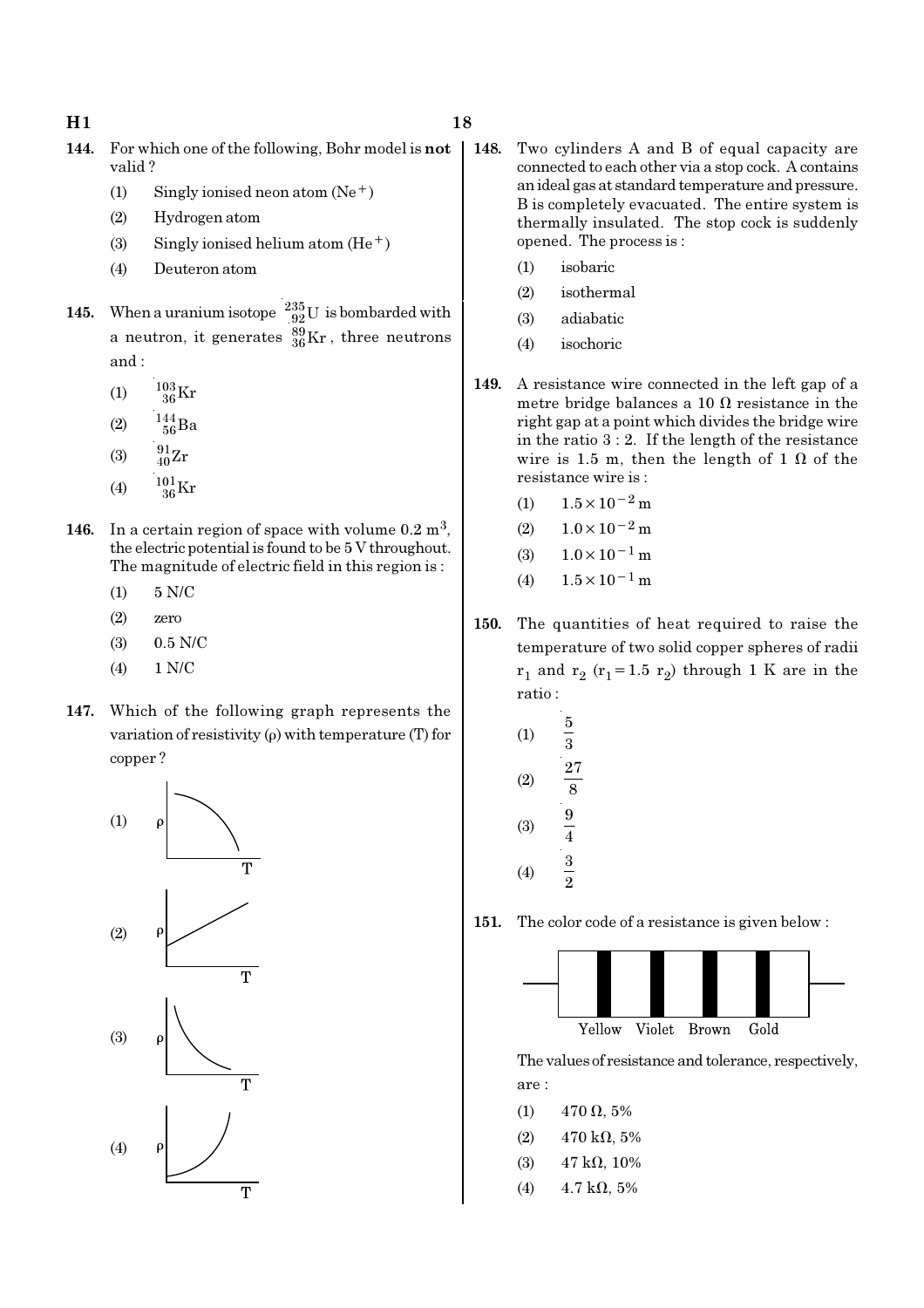- 152. The solids which have the negative temperature coefficient of resistance are :
	- (1) insulators and semiconductors
	- (2) metals
	- (3) insulators only
	- (4) semiconductors only
- 153. For transistor action, which of the following statements is correct ?
	- (1) The base region must be very thin and lightly doped.
	- (2) Base, emitter and collector regions should have same doping concentrations.
	- (3) Base, emitter and collector regions should have same size.
	- (4) Both emitter junction as well as the collector junction are forward biased.
- 154. A spherical conductor of radius 10 cm has a charge of  $3.2 \times 10^{-7}$  C distributed uniformly. What is the magnitude of electric field at a point 15 cm from the centre of the sphere ?

$$
\left(\frac{1}{4\pi\epsilon_0} = 9 \times 10^9 \text{ N m}^2/\text{C}^2\right)
$$
  
(1) 1.28 × 10<sup>7</sup> N/C  
(2) 1.28 × 10<sup>4</sup> N/C

- (3)  $1.28 \times 10^5$  N/C
- (4)  $1.28 \times 10^6$  N/C
- 155. Light of frequency 1.5 times the threshold frequency is incident on a photosensitive material. What will be the photoelectric current if the frequency is halved and intensity is doubled ?
	- (1) zero
	- (2) doubled
	- (3) four times
	- (4) one-fourth
- 156. Two particles of mass 5 kg and 10 kg respectively are attached to the two ends of a rigid rod of length 1 m with negligible mass.

The centre of mass of the system from the 5 kg particle is nearly at a distance of :

- (1) 80 cm
- (2) 33 cm
- (3) 50 cm
- (4) 67 cm

157. A wire of length L, area of cross section A is hanging from a fixed support. The length of the wire changes to  $\mathrm{L}_1$  when mass M is suspended from its free end. The expression for Young's modulus is :

(1) 
$$
\frac{MgL}{A(L_1 - L)}
$$
  
\n(2)  $\frac{MgL_1}{AL}$   
\n(3)  $\frac{Mg(L_1 - L)}{AL}$ 

$$
(4) \qquad \frac{\text{MgL}}{\text{AL}_1}
$$

- 158. A charged particle having drift velocity of 7.5×10−4 m s−1 in an electric field of  $3\times10^{-10}$  Vm<sup>-1</sup>, has a mobility in m<sup>2</sup> V<sup>-1</sup> s<sup>-1</sup> of :
	- $(1)$  2.25×10<sup>-15</sup>
	- $(2)$   $2.25 \times 10^{15}$
	- (3)  $2.5 \times 10^6$
	- (4)  $2.5 \times 10^{-6}$
- 159. Assume that light of wavelength 600 nm is coming from a star. The limit of resolution of telescope whose objective has a diameter of 2 m is :
	- (1)  $6.00 \times 10^{-7}$  rad
	- (2)  $3.66 \times 10^{-7}$  rad
	- (3)  $1.83 \times 10^{-7}$  rad
	- (4)  $7.32 \times 10^{-7}$  rad
- 160. Find the torque about the origin when a force of  $\overset{\wedge}{3}$  N acts on a particle whose position vector is  $2 \hat{k}$  m.
	- (1)  $6 \hat{k}$  N m
	- (2)  $6i \stackrel{\wedge}{\smash{\wedge}} Nm$
	- $(3)$
	- $(4)$ ∧ −

∧

- 161. Light with an average flux of  $20$  W/cm<sup>2</sup> falls on a non-reflecting surface at normal incidence having surface area 20 cm2. The energy received by the surface during time span of 1 minute is :
	- (1)  $48 \times 10^3$  J
	- (2)  $10 \times 10^3$  J
	- (3)  $12 \times 10^3$  J
	- (4)  $24 \times 10^3$  J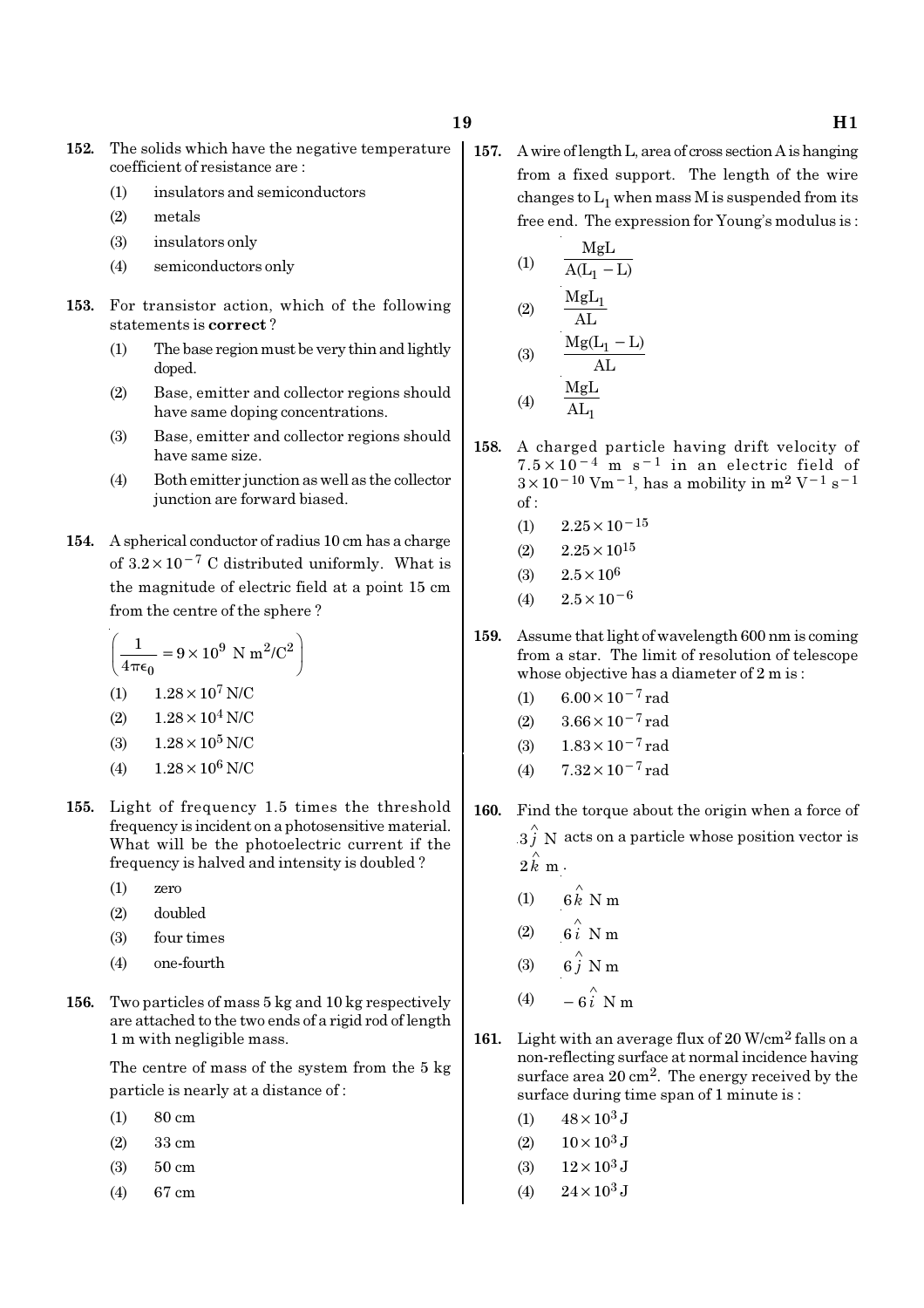162. A screw gauge has least count of 0.01 mm and | there are 50 divisions in its circular scale.

The pitch of the screw gauge is :

- (1) 1.0 mm
- (2) 0.01 mm
- (3) 0.25 mm
- (4) 0.5 mm
- 163. The capacitance of a parallel plate capacitor with air as medium is  $6 \mu$ F. With the introduction of a dielectric medium, the capacitance becomes  $30 \mu$ F. The permittivity of the medium is :
	- $(\epsilon_0 = 8.85 \times 10^{-12} \text{ C}^2 \text{ N}^{-1} \text{ m}^{-2})$
	- (1)  $5.00 \text{ C}^2 \text{ N}^{-1} \text{ m}^{-2}$
	- (2)  $0.44 \times 10^{-13}$  C<sup>2</sup> N<sup>-1</sup> m<sup>-2</sup>
	- (3)  $1.77 \times 10^{-12}$  C<sup>2</sup> N<sup>-1</sup> m<sup>-2</sup>
	- (4)  $0.44 \times 10^{-10}$  C<sup>2</sup> N<sup>-1</sup> m<sup>-2</sup>
- 164. The energy equivalent of 0.5 g of a substance is :
	- (1)  $0.5 \times 10^{13}$  J
	- $(2)$  4.5  $\times$  10<sup>16</sup> J
	- (3)  $4.5 \times 10^{13}$  J
	- (4)  $1.5 \times 10^{13}$  J
- 165. A body weighs 72 N on the surface of the earth. What is the gravitational force on it, at a height equal to half the radius of the earth ?
	- (1) 24 N
	- (2) 48 N
	- (3) 32 N
	- (4) 30 N
- 166. A ball is thrown vertically downward with a velocity of 20 m/s from the top of a tower. It hits the ground after some time with a velocity of 80 m/s. The height of the tower is :  $(g=10 \text{ m/s}^2)$ 
	- (1) 300 m
	- (2) 360 m
	- (3) 340 m
	- (4) 320 m
- 167. A capillary tube of radius r is immersed in water and water rises in it to a height h. The mass of the water in the capillary is 5 g. Another capillary tube of radius 2r is immersed in water. The mass of water that will rise in this tube is :
	- $(1)$  20.0 g
	- (2) 2.5 g
	- (3) 5.0 g
	- (4) 10.0 g
- 168. In a guitar, two strings A and B made of same material are slightly out of tune and produce beats of frequency 6 Hz. When tension in B is slightly decreased, the beat frequency increases to 7 Hz. If the frequency of A is 530 Hz, the original frequency of B will be :
	- (1) 537 Hz
	- (2) 523 Hz
	- (3) 524 Hz
	- (4) 536 Hz
- 169. The increase in the width of the depletion region in a p-n junction diode is due to :
	- (1) increase in forward current
	- (2) forward bias only
	- (3) reverse bias only
	- (4) both forward bias and reverse bias
- 170. Dimensions of stress are :
	- (1)  $[ML^{-1}T^{-2}]$
	- (2)  $[MLT^{-2}]$
	- (3)  $[ML^2T^{-2}]$
	- (4)  $[ML^0T^{-2}]$
- 171. A short electric dipole has a dipole moment of 16×10−<sup>9</sup> C m. The electric potential due to the dipole at a point at a distance of 0.6 m from the centre of the dipole, situated on a line making an angle of  $60^\circ$  with the dipole axis is :

$$
\left(\frac{1}{4\pi\epsilon_0} = 9 \times 10^9 \text{ N m}^2/\text{C}^2\right)
$$
  
(1) zero  
(2) 50 V  
(3) 200 V

 $(4)$  400 V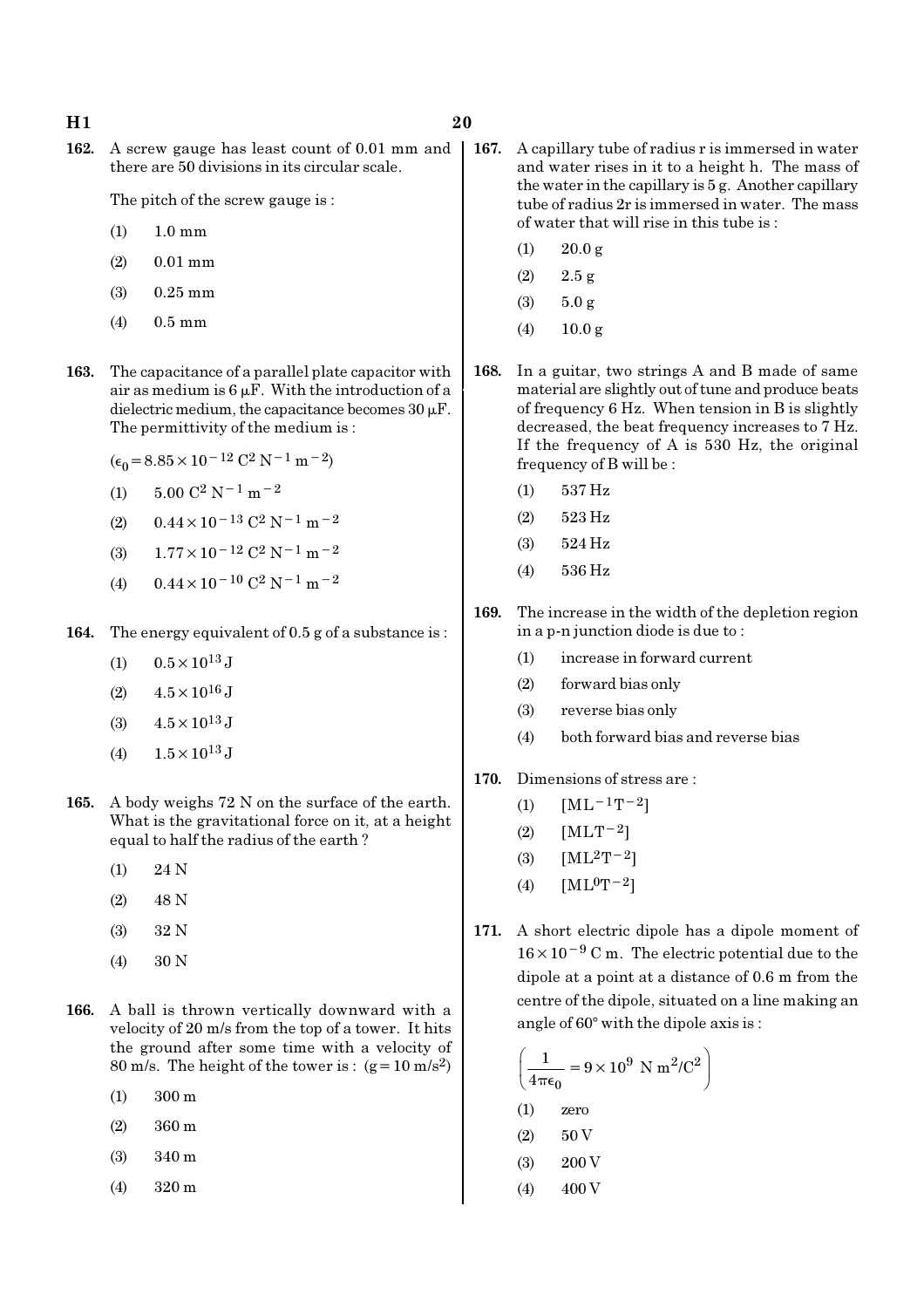- 172. The phase difference between displacement and acceleration of a particle in a simple harmonic motion is :
	- (1) zero
	- (2)  $\pi$  rad
	- (3)  $\frac{3\pi}{2}$  rad π (4)  $\frac{\pi}{2}$  rad π
- 173. A 40  $\mu$ F capacitor is connected to a 200 V, 50 Hz ac supply. The rms value of the current in the circuit is, nearly :
	- (1) 25.1 A
	- (2) 1.7 A
	- (3) 2.05 A
	- (4) 2.5 A
- 174. An iron rod of susceptibility 599 is subjected to a magnetising field of 1200 A m−1. The permeability of the material of the rod is :
	- $(\mu_0 = 4\pi \times 10^{-7} \text{ T m A}^{-1})$
	- (1)  $2.4\pi \times 10^{-7}$  T m A<sup>-1</sup>
	- (2)  $2.4\pi \times 10^{-4}$  T m A<sup>-1</sup>
	- (3)  $8.0 \times 10^{-5}$  T m A<sup>-1</sup>
	- (4)  $2.4\pi \times 10^{-5}$  T m A<sup>-1</sup>
- **175.** The Brewsters angle  $i<sub>b</sub>$  for an interface should be :
	- (1)  $i_h = 90^\circ$
	- (2)  $0^{\circ} < i_b < 30^{\circ}$
	- (3)  $30^{\circ} < i_b < 45^{\circ}$
	- (4)  $45^{\circ} < i_b < 90^{\circ}$
- 176. A long solenoid of 50 cm length having 100 turns carries a current of 2.5 A. The magnetic field at the centre of the solenoid is :
	- $(\mu_0=4\pi\times10^{-7}$  T m A<sup>-1</sup>)
	- (1)  $3.14 \times 10^{-5}$  T
	- $(2)$  6.28 × 10<sup>-4</sup> T
	- (3)  $3.14 \times 10^{-4}$  T
	- (4) 6.28 × 10<sup>-5</sup> T



- 178. The average thermal energy for a mono-atomic gas is : ( $\rm{k_{B}}$  is Boltzmann constant and T, absolute temperature)
	- (1)  $\frac{1}{2}$  k<sub>B</sub>  $\frac{7}{2}$  k<sub>B</sub>T  $(2)$   $\frac{1}{2}$  k<sub>B</sub>  $\frac{1}{2} k_B T$ (3)  $\frac{3}{9}$  k<sub>B</sub>  $\frac{3}{2}$  k<sub>B</sub>T (4)  $\frac{3}{8}$  k<sub>B</sub>  $\frac{5}{2}$  k<sub>B</sub>T
- 179. The energy required to break one bond in DNA is 10−20 J. This value in eV is nearly :
	- $(1)$  0.006
	- $(2) 6$
	- (3) 0.6
	- (4) 0.06
- 180. A cylinder contains hydrogen gas at pressure of  $249$  kPa and temperature  $27^{\circ}$ C.

- o 0 o -

Its density is :  $(R=8.3 \text{ J mol}^{-1} \text{ K}^{-1})$ 

- (1)  $0.02 \text{ kg/m}^3$
- (2)  $0.5 \text{ kg/m}^3$
- (3)  $0.2 \text{ kg/m}^3$
- $(4)$  0.1 kg/m<sup>3</sup>

177. For the logic circuit shown, the truth table is :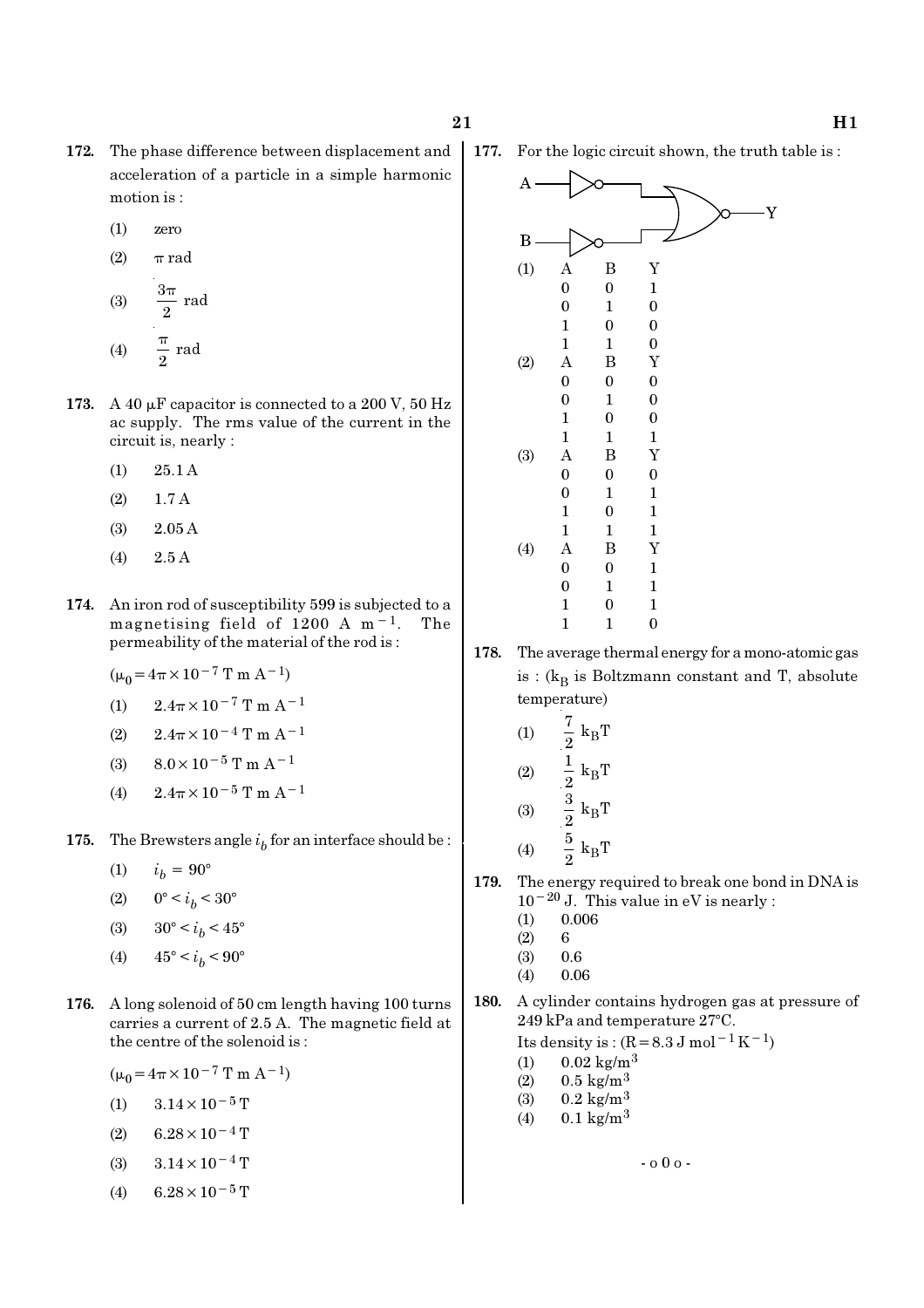# H<sub>1</sub>  $22$ Space For Rough Work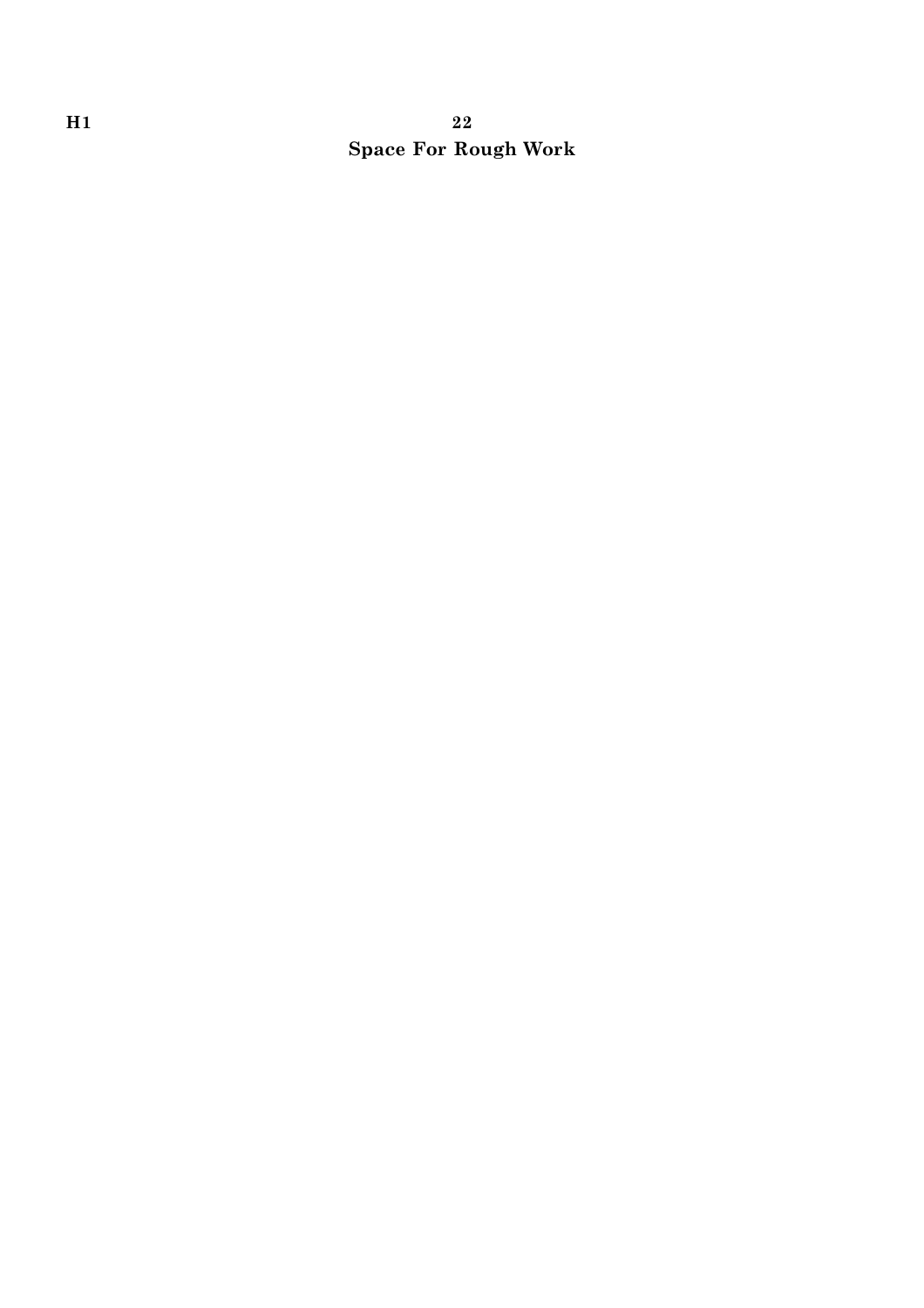# $23$  H1 Space For Rough Work